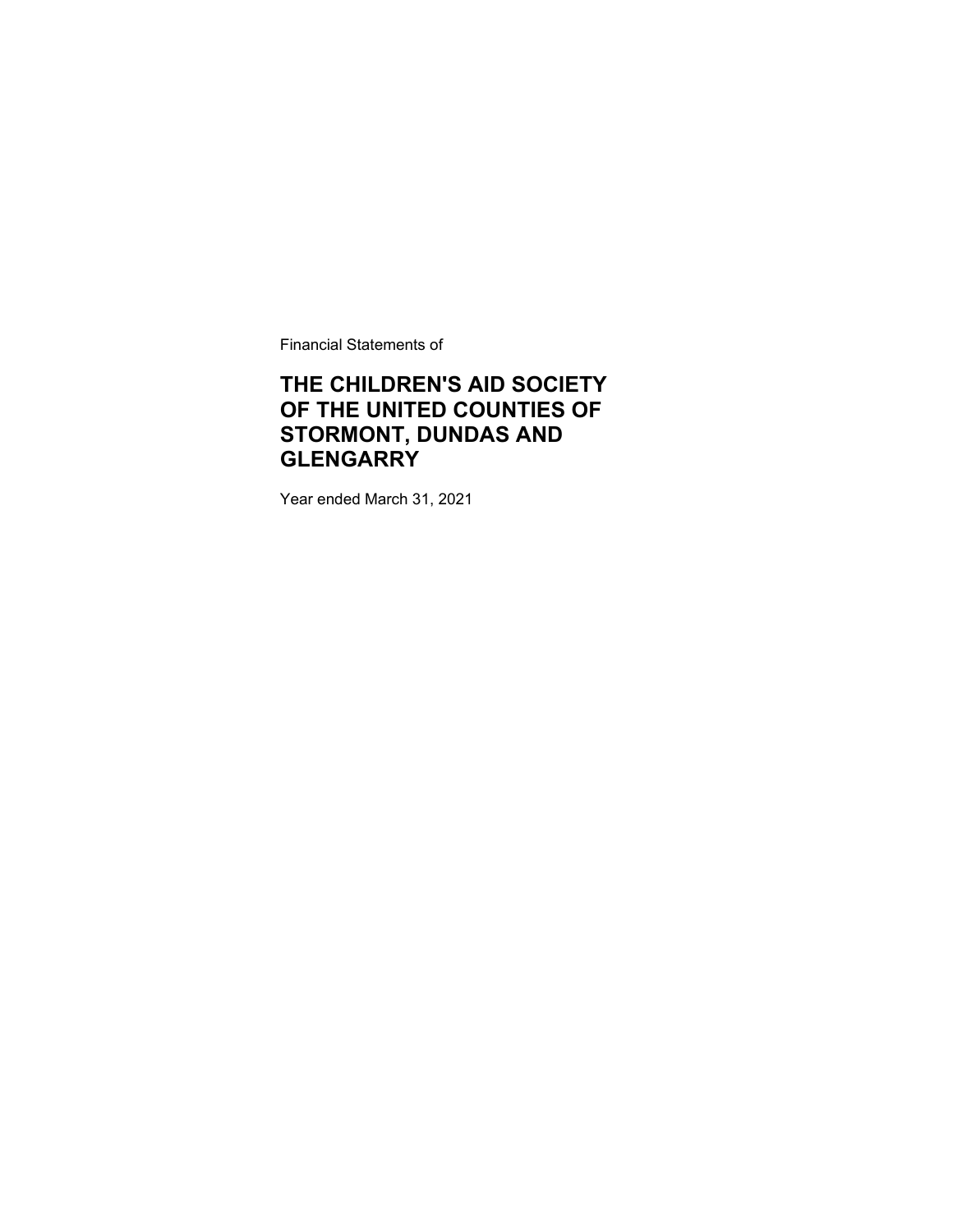Table of Contents

Year ended March 31, 2021

|                                                                              | Page |
|------------------------------------------------------------------------------|------|
| <b>Independent Auditors' Report</b>                                          |      |
| <b>Financial Statements:</b>                                                 |      |
|                                                                              |      |
|                                                                              |      |
|                                                                              |      |
|                                                                              |      |
|                                                                              |      |
| Schedule B - Statement of Operations and Changes in Program Fund Balances 18 |      |
|                                                                              |      |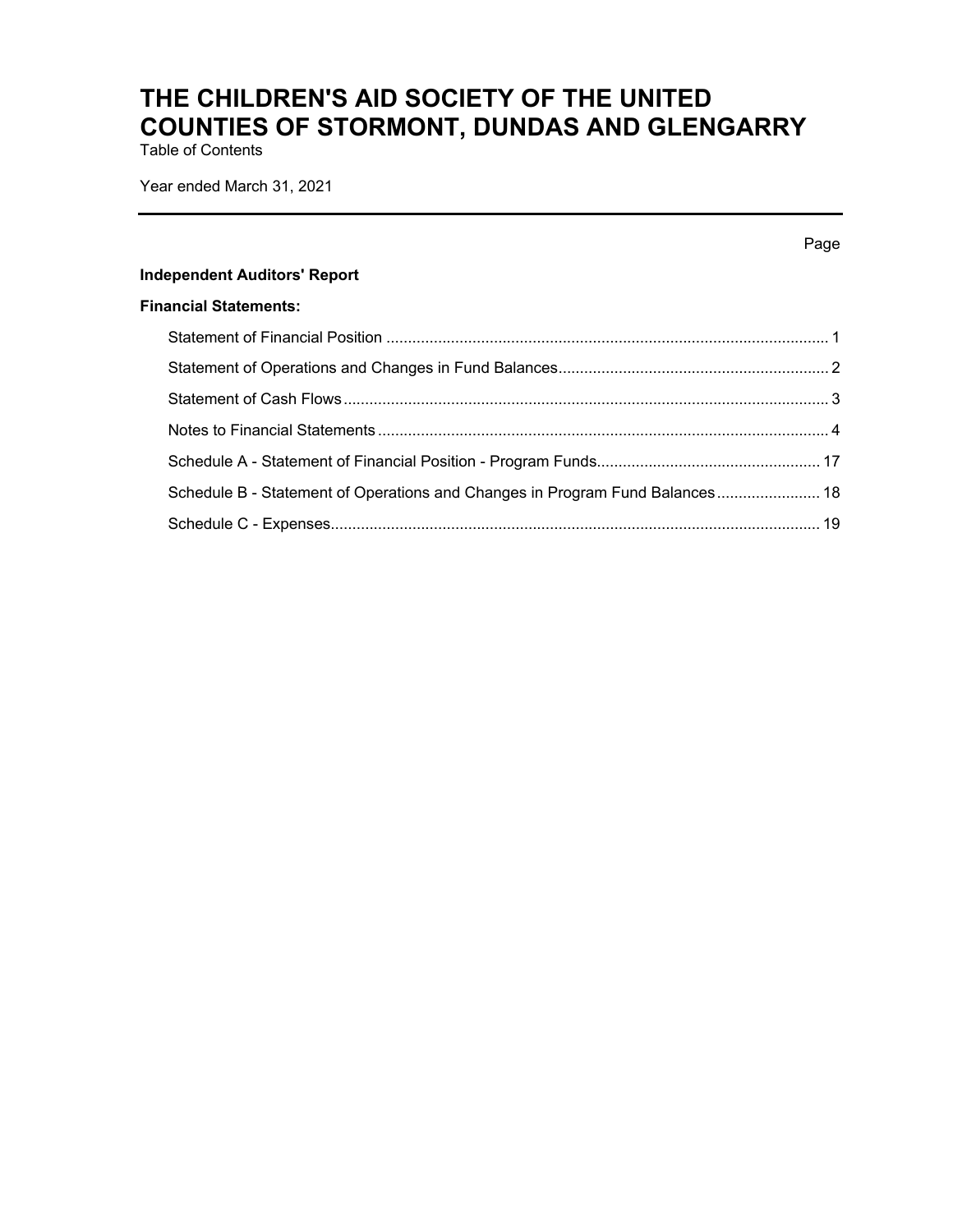

KPMG LLP 863 Princess Street, Suite 400 Kingston ON K7L 5N4 Canada Telephone 613-549-1550 Fax 613-549-6349

### **INDEPENDENT AUDITORS' REPORT**

To the Board of Directors of The Children's Aid Society of the United Counties of Stormont, Dundas and Glengarry

### *Opinion*

We have audited the financial statements of The Children's Aid Society of the United Counties of Stormont, Dundas and Glengarry ("the Entity"), which comprise:

- the statement of financial position as at March 31, 2021
- the statement of operations and changes in fund balances for the year then ended
- the statement of cash flows for the year then ended
- and notes to the financial statements, including a summary of significant accounting policies

(Hereinafter referred to as the "financial statements").

In our opinion, the accompanying financial statements present fairly, in all material respects, the financial position of the Entity as at March 31, 2021, and its results of operations, its remeasurement gains and losses and its cash flows for the year then ended in accordance with Canadian public sector accounting standards.

### *Basis for Opinion*

We conducted our audit in accordance with Canadian generally accepted auditing standards. Our responsibilities under those standards are further described in the "*Auditors' Responsibilities for the Audit of the Financial Statements"* section of our auditors' report.

We are independent of the Entity in accordance with the ethical requirements that are relevant to our audit of the financial statements in Canada and we have fulfilled our other responsibilities in accordance with these requirements.

We believe that the audit evidence we have obtained is sufficient and appropriate to provide a basis for our opinion.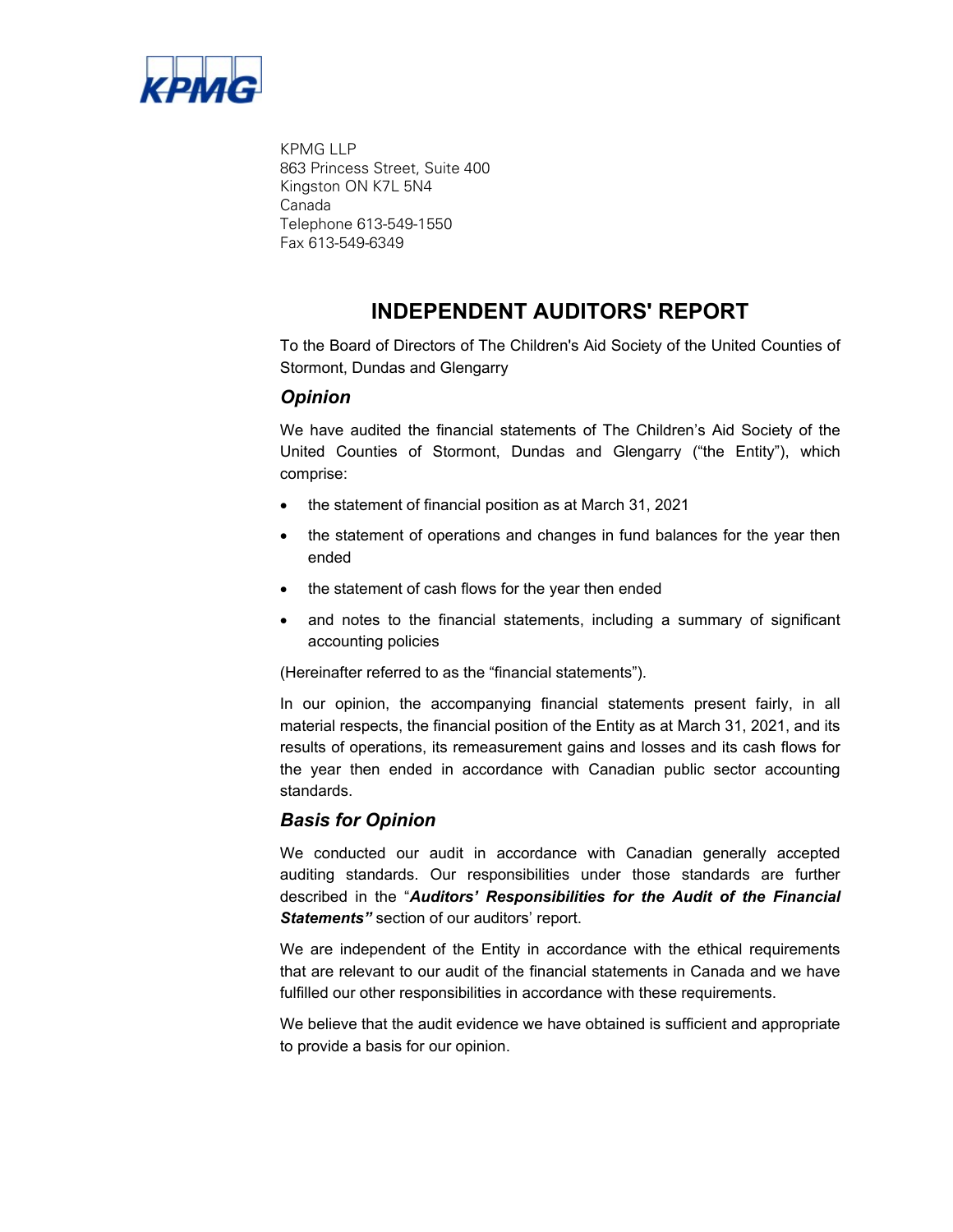

Page 2

### *Responsibilities of Management and Those Charged with Governance for the Financial Statements*

Management is responsible for the preparation and fair presentation of the financial statements in accordance with Canadian public sector accounting standards, and for such internal control as management determines is necessary to enable the preparation of financial statements that are free from material misstatement, whether due to fraud or error.

In preparing the financial statements, management is responsible for assessing the Entity's ability to continue as a going concern, disclosing, as applicable, matters related to going concern and using the going concern basis of accounting unless management either intends to liquidate the Entity or to cease operations, or has no realistic alternative but to do so.

Those charged with governance are responsible for overseeing the Entity's financial reporting process.

### *Auditors' Responsibilities for the Audit of the Financial Statements*

Our objectives are to obtain reasonable assurance about whether the financial statements as a whole are free from material misstatement, whether due to fraud or error, and to issue an auditors' report that includes our opinion.

Reasonable assurance is a high level of assurance, but is not a guarantee that an audit conducted in accordance with Canadian generally accepted auditing standards will always detect a material misstatement when it exists.

Misstatements can arise from fraud or error and are considered material if, individually or in the aggregate, they could reasonably be expected to influence the economic decisions of users taken on the basis of these financial statements.

As part of an audit in accordance with Canadian generally accepted auditing standards, we exercise professional judgment and maintain professional skepticism throughout the audit.

We also:

 Identify and assess the risks of material misstatement of the financial statements, whether due to fraud or error, design and perform audit procedures responsive to those risks, and obtain audit evidence that is sufficient and appropriate to provide a basis for our opinion.

The risk of not detecting a material misstatement resulting from fraud is higher than for one resulting from error, as fraud may involve collusion, forgery, intentional omissions, misrepresentations, or the override of internal control.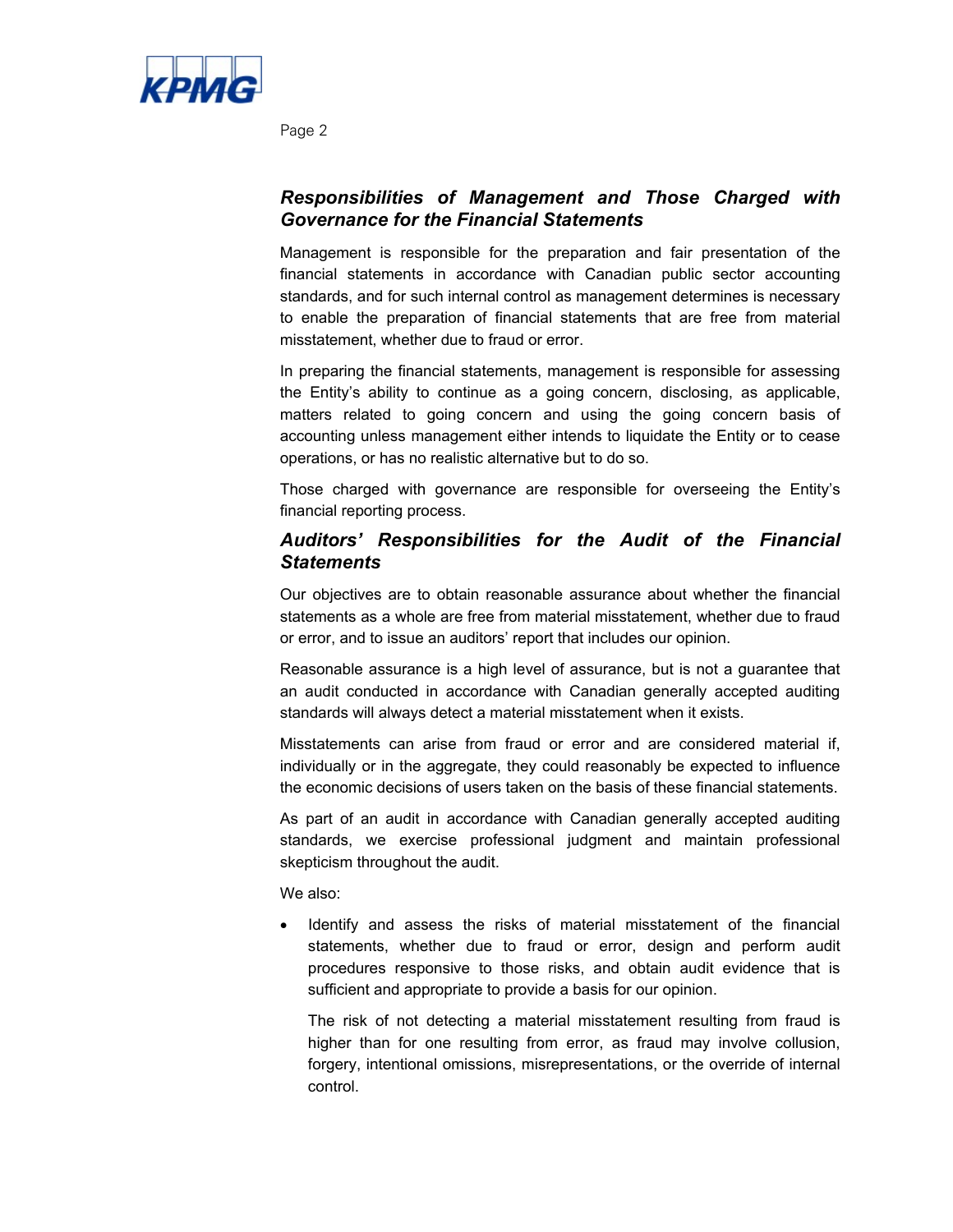

Page 3

- Obtain an understanding of internal control relevant to the audit in order to design audit procedures that are appropriate in the circumstances, but not for the purpose of expressing an opinion on the effectiveness of the Entity's internal control.
- Evaluate the appropriateness of accounting policies used and the reasonableness of accounting estimates and related disclosures made by management.
- Conclude on the appropriateness of management's use of the going concern basis of accounting and based on the audit evidence obtained, whether a material uncertainty exists related to events or conditions that may cast significant doubt on the Entity's ability to continue as a going concern. If we conclude that a material uncertainty exists, we are required to draw attention in our auditors' report to the related disclosures in the financial statements or, if such disclosures are inadequate, to modify our opinion. Our conclusions are based on the audit evidence obtained up to the date of our auditors' report. However, future events or conditions may cause the Entity to cease to continue as a going concern.
- Evaluate the overall presentation, structure and content of the financial statements, including the disclosures, and whether the financial statements represent the underlying transactions and events in a manner that achieves fair presentation.
- Communicate with those charged with governance regarding, among other matters, the planned scope and timing of the audit and significant audit findings, including any significant deficiencies in internal control that we identify during our audit.

 $KPMG$  14P

Chartered Professional Accountants, Licensed Public Accountants Kingston, Canada June 9, 2021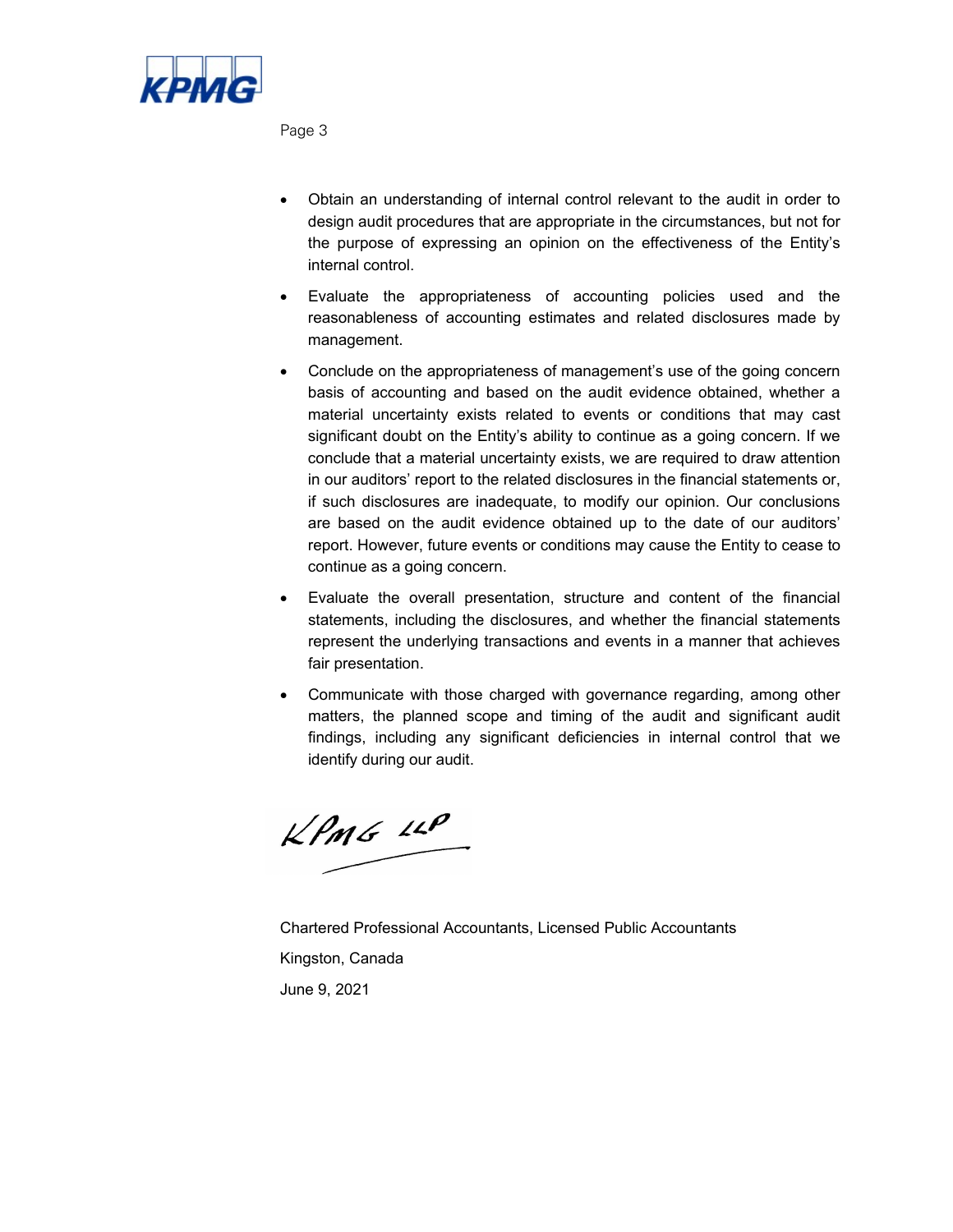Statement of Financial Position

#### March 31, 2021, with comparative information for 2020

|                                                                 | Operating          |      | Program               |               | 2021                          | 2020        |
|-----------------------------------------------------------------|--------------------|------|-----------------------|---------------|-------------------------------|-------------|
|                                                                 |                    | Fund | Funds<br>(Schedule A) | Trusts        | Total                         | Total       |
| Assets                                                          |                    |      |                       |               |                               |             |
|                                                                 |                    |      |                       |               |                               |             |
| Current assets:                                                 |                    |      |                       |               |                               |             |
| Cash<br>Restricted cash                                         | \$<br>822,611      |      | \$                    | \$            | \$<br>822,611 \$              | 236,301     |
| (notes 6 and 7)                                                 | 94,878             |      | 777                   | 856,832       | 952,487                       | 832,469     |
| Accounts receivable                                             |                    |      |                       |               |                               |             |
| (note 2)                                                        | 562,183            |      |                       |               | 562,183                       | 582,951     |
| Prepaid expenses                                                | 159,552            |      |                       |               | 159,552                       | 219,762     |
|                                                                 | 1,639,224          |      | 777                   | 856,832       | 2,496,833                     | 1,871,483   |
| Capital assets (note 3)                                         | 3,312,891          |      |                       |               | 3,312,891                     | 3,183,310   |
|                                                                 | \$4,952,115        | \$   | 777                   | \$<br>856,832 | \$5,809,724                   | \$5,054,793 |
| <b>Liabilities and Fund Balances</b>                            |                    |      |                       |               |                               |             |
| <b>Current liabilities:</b>                                     |                    |      |                       |               |                               |             |
| Accounts payable and                                            |                    |      |                       |               |                               |             |
| accrued liabilities (note 4)                                    | 2,288,033 \$<br>\$ |      |                       | \$            | 2,288,033 \$ 1,708,869<br>\$. |             |
| Agency obligations<br>(note $7(a)$ and $7(b)$ )                 | 94,878             |      |                       | 455,464       | 550,342                       | 458,428     |
| Agency funds held in trust                                      |                    |      |                       |               |                               |             |
| (note $7(c)$ )                                                  |                    |      |                       | 85,505        | 85,505                        | 49,113      |
| Deferred revenue (note 6)                                       |                    |      |                       | 315,863       | 315,863                       | 324,928     |
|                                                                 | 2,382,911          |      |                       | 856,832       | 3,239,743                     | 2,541,338   |
| Deferred contributions (note 9)                                 | 1,560,220          |      |                       |               | 1,560,220                     | 1,466,401   |
| Fund balances:                                                  |                    |      |                       |               |                               |             |
| Invested in capital assets                                      |                    |      |                       |               |                               |             |
| (note 8)                                                        | 1,752,671          |      |                       |               | 1,752,671                     | 1,716,909   |
| Internally restricted                                           |                    |      | 777                   |               | 777                           | 46,455      |
| Unrestricted deficiency                                         | (743, 687)         |      |                       |               | (743, 687)                    | (716, 310)  |
|                                                                 | 1,008,984          |      | 777                   |               | 1,009,761                     | 1,047,054   |
| Economic dependence (note 10)<br>Contingent liability (note 13) |                    |      |                       |               |                               |             |
|                                                                 | 4,952,115<br>\$    |      | 777<br>\$             | \$<br>856,832 | \$5,809,724                   | \$5,054,793 |
|                                                                 |                    |      |                       |               |                               |             |

See accompanying notes to financial statements.

Approved by the Board:

 $\frac{d}{dx}$   $\frac{d}{dx}$   $\frac{d}{dx}$   $\frac{d}{dx}$  Director  $\frac{d}{dx}$  Director  $\frac{d}{dx}$  Director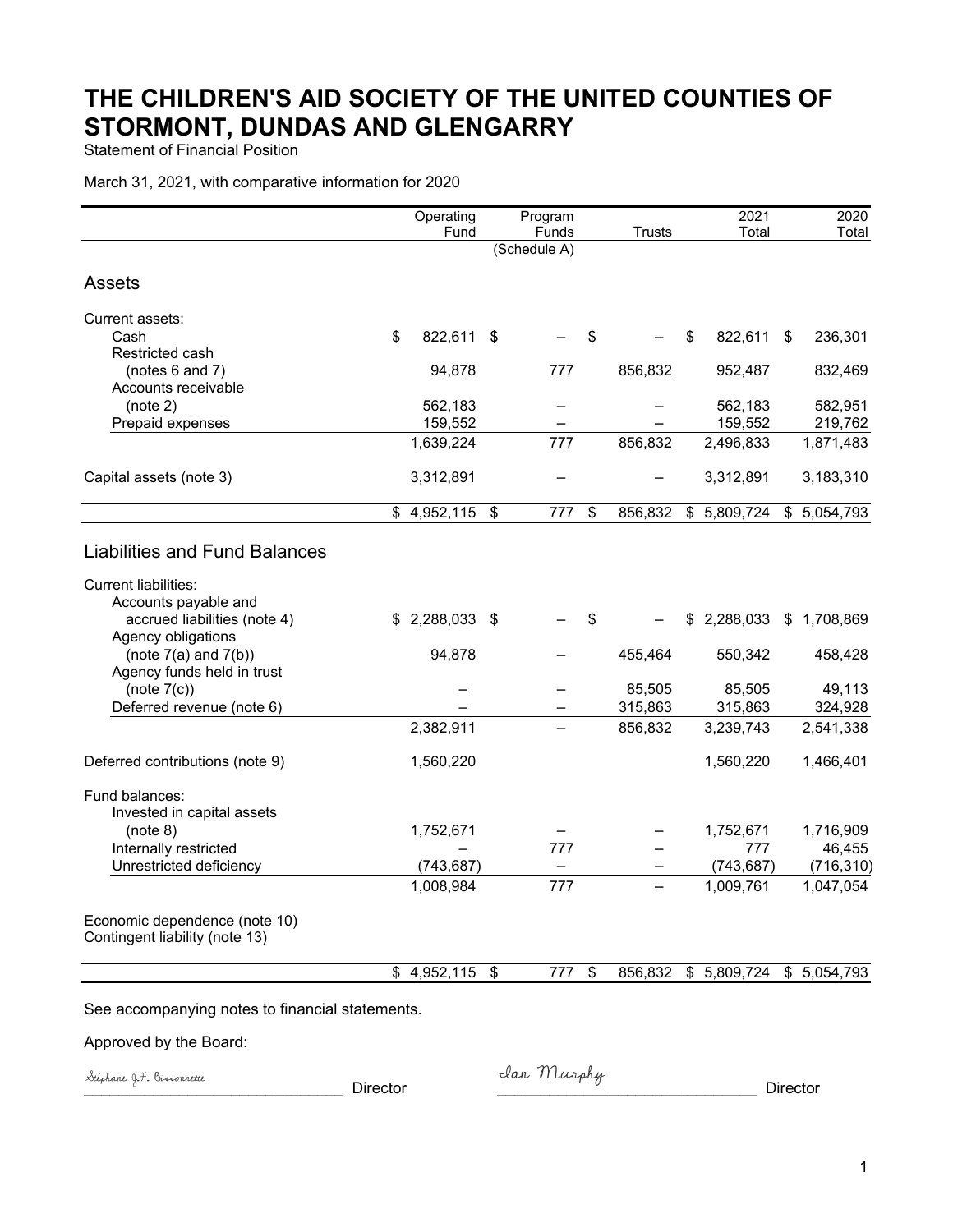Statement of Operations and Changes in Fund Balances

#### Year ended March 31, 2021, with comparative information for 2020

|                                                              | Operating        |     | General | Program             | 2021       | 2020             |
|--------------------------------------------------------------|------------------|-----|---------|---------------------|------------|------------------|
|                                                              | Fund             |     | Fund    | <b>Funds</b>        | Total      | Total            |
|                                                              |                  |     |         | (Schedule B)        |            |                  |
| Revenue:                                                     |                  |     |         |                     |            |                  |
| Operating grants                                             | \$<br>19,979,873 | -\$ |         | \$<br>366,983<br>\$ | 20,346,856 | \$<br>20,498,607 |
| Child welfare recoveries                                     | 320,604          |     |         |                     | 320,604    | 339,014          |
| Interest income                                              | 11,859           |     |         |                     | 11,859     | 23,859           |
| Amortization of deferred                                     |                  |     |         |                     |            |                  |
| contributions                                                | 77,682           |     |         |                     | 77,682     | 82,174           |
| Other income                                                 | 469,919          |     |         |                     | 469,919    | 933,554          |
|                                                              | 20,859,937       |     |         | 366,983             | 21,226,920 | 21,877,208       |
| Expenses (Schedule B and C)                                  | 20,204,199       |     |         | 257,060             | 20,461,259 | 21,695,673       |
| Excess (deficiency) of revenue over<br>expenses from current |                  |     |         |                     |            |                  |
| year operations                                              | 655,738          |     |         | 109,923             | 765,661    | 181,535          |
| MCCSS recovery (current year)                                | (655, 738)       |     |         | (109, 147)          | (764, 885) | (213, 680)       |
| MCCSS recovery (prior year)                                  |                  |     |         | (38,069)            | (38,069)   |                  |
| Deficiency of revenue                                        |                  |     |         |                     |            |                  |
| over expenses                                                |                  |     |         | (37, 293)           | (37, 293)  | (32, 145)        |
| Fund balances,                                               |                  |     |         |                     |            |                  |
| beginning of year                                            | 1,008,984        |     |         | 38,070              | 1,047,054  | 1,079,199        |
| Fund balances,                                               |                  |     |         |                     |            |                  |
| end of year                                                  | \$<br>1,008,984  | \$  |         | \$<br>777<br>\$     | 1,009,761  | \$<br>1,047,054  |

See accompanying notes to financial statements.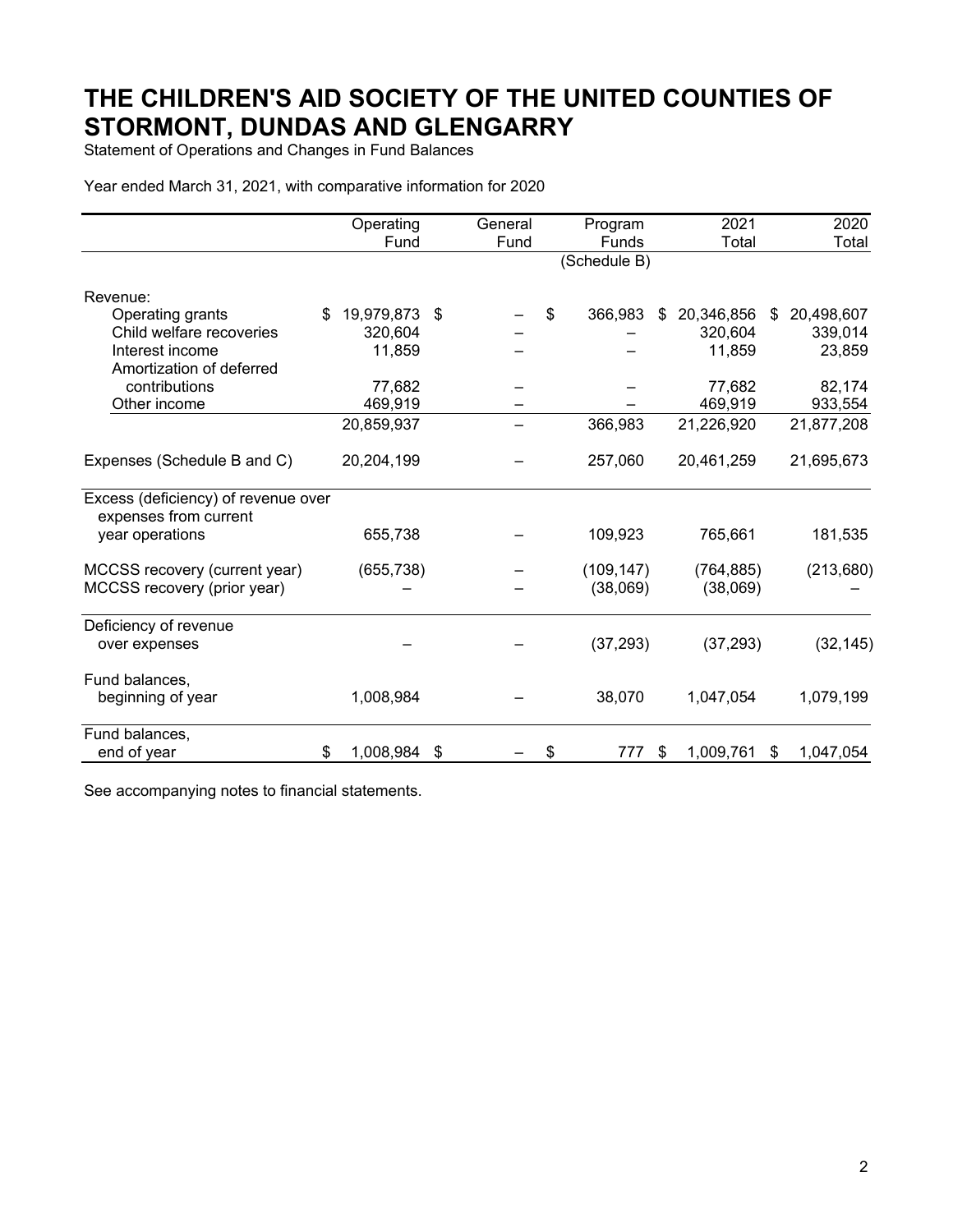Statement of Cash Flows

Year ended March 31, 2021, with comparative information for 2020

|                                                | 2021            | 2020            |
|------------------------------------------------|-----------------|-----------------|
| Cash provided by (used in):                    |                 |                 |
| Operating activities:                          |                 |                 |
| Deficiency of revenue over expenses            |                 |                 |
| from current year operations                   | \$<br>(37, 293) | \$<br>(32, 145) |
| Items not involving cash:                      |                 |                 |
| Amortization of deferred contributions         | (77, 682)       | (82, 173)       |
| Amortization of capital assets                 | 167,322         | 143,816         |
| Changes in non-cash operating working capital: |                 |                 |
| Accounts receivable                            | 20,768          | (168, 947)      |
| Prepaid expenses                               | 60,210          | (10,097)        |
| Accounts payable and accrued liabilities       | 579,164         | (373,003)       |
| Agency obligations                             | 91,914          | (46, 697)       |
| Agency funds held in trust                     | 36,392          | 67,194          |
| Deferred revenue                               | (9,065)         | 4,569           |
|                                                | 831,730         | (497, 483)      |
| Capital activities:                            |                 |                 |
| Purchase of capital assets                     | (296, 903)      |                 |
| Increase in deferred contributions             | 171,501         |                 |
|                                                | (125, 402)      |                 |
| Increase (decrease) in cash                    | 706,328         | (497, 483)      |
|                                                |                 |                 |
| Cash, beginning of year                        | 1,068,770       | 1,566,253       |
| Cash, end of year                              | \$<br>1,775,098 | \$<br>1,068,770 |
|                                                |                 |                 |
| Cash comprised of:                             |                 |                 |
| Cash                                           | \$<br>822,611   | \$<br>236,301   |
| Restricted cash                                | 952,487         | 832,469         |
|                                                |                 |                 |
|                                                | \$<br>1,775,098 | \$<br>1,068,770 |

See accompanying notes to financial statements.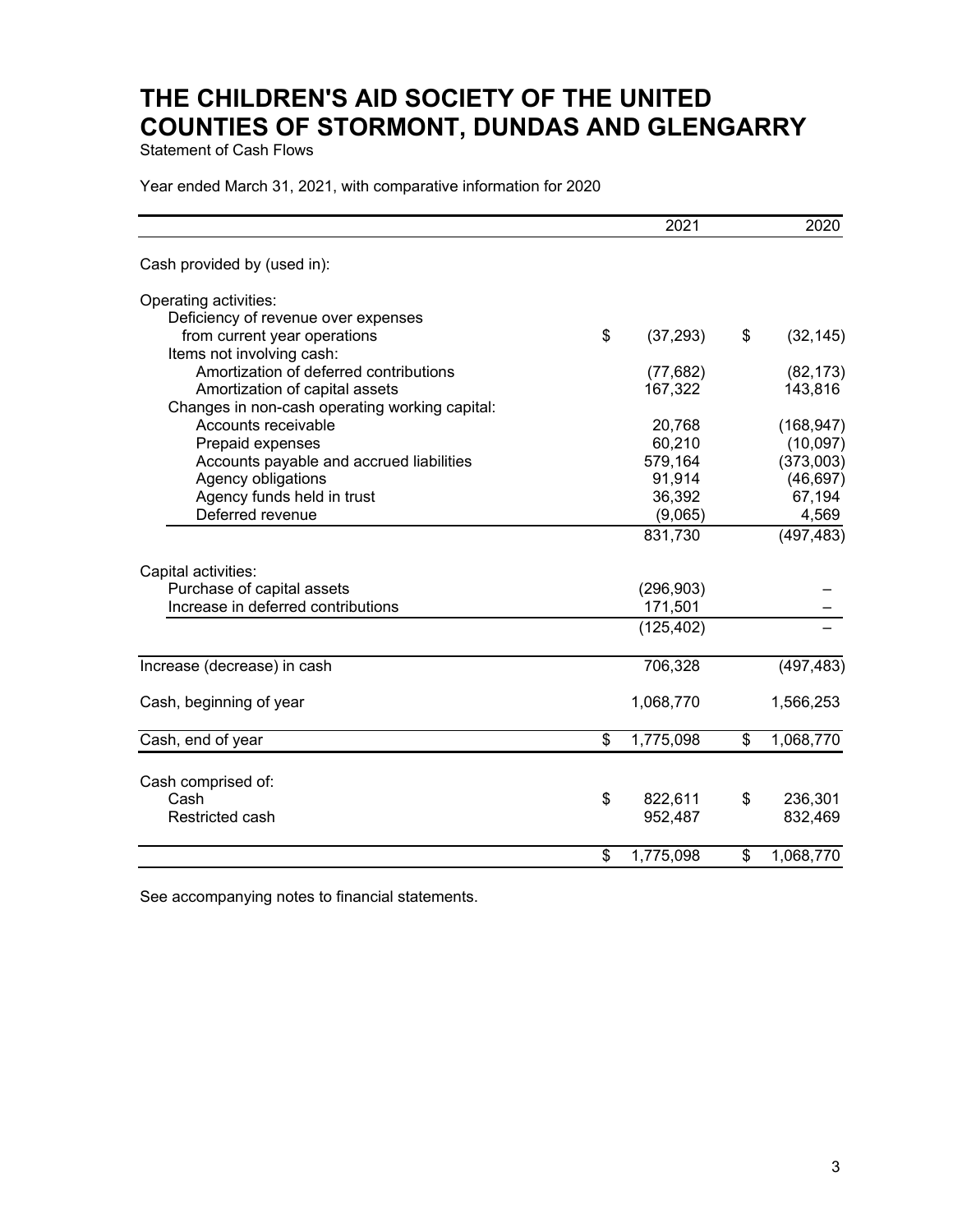Notes to Financial Statements

Year ended March 31, 2021

The Children's Aid Society of the United Counties of Stormont, Dundas and Glengarry ("the Society") is incorporated without share capital under the laws of Ontario and its operations are governed by the Child and Family Services Act (R.S.O. 2006). The Society is a registered charity under the Income Tax Act and as such, is exempt from income tax.

#### **1. Significant accounting policies:**

The financial statements have been prepared in accordance with Canadian public sector accounting standards including the 4200 standards for government not-for-profit organizations. A statement of re-measurement gains and losses has not been included as there are no matters to report therein.

(a) Fund accounting:

The Society follows the restricted fund method of accounting for contributions.

The financial statements separately disclose the activities of the following funds maintained by the Society:

The Operating Fund reflects the activities associated with the Society's mandate under the Child and Family Services Act (R.S.O. 2006).

The General Fund reflects the activities relating to the Society's land, building and equipment financed by sources other than operating grant revenue. It also reflects the Society's revenue and expenses from volunteer activities. The Board of Directors approves the transfers of the excess of revenue over expenses of these funds.

The Ministry of Children, Community and Social Services Funds, designated in these financial statements under the heading Program Funds, reflect activities relating to the Society's ACL Group Living Supports program, C & FI Independence Preparation program and Partner Facility Renewal program financed by sources other than operating grant revenue. These funds are restricted for specific uses and must be reported individually.

(b) Ministry of Children, Community and Social Services Funding:

The total funding to the Society is not finalized until the Ministry of Children, Community and Social Services (MCCSS)) has reviewed the financial returns for the year. Any adjustments to the funding which may result from negotiations with the MCCSS are reflected in the accounts when negotiations have been concluded. The adjustments are reported on the statement of operations and changes in fund balances as prior year settlements.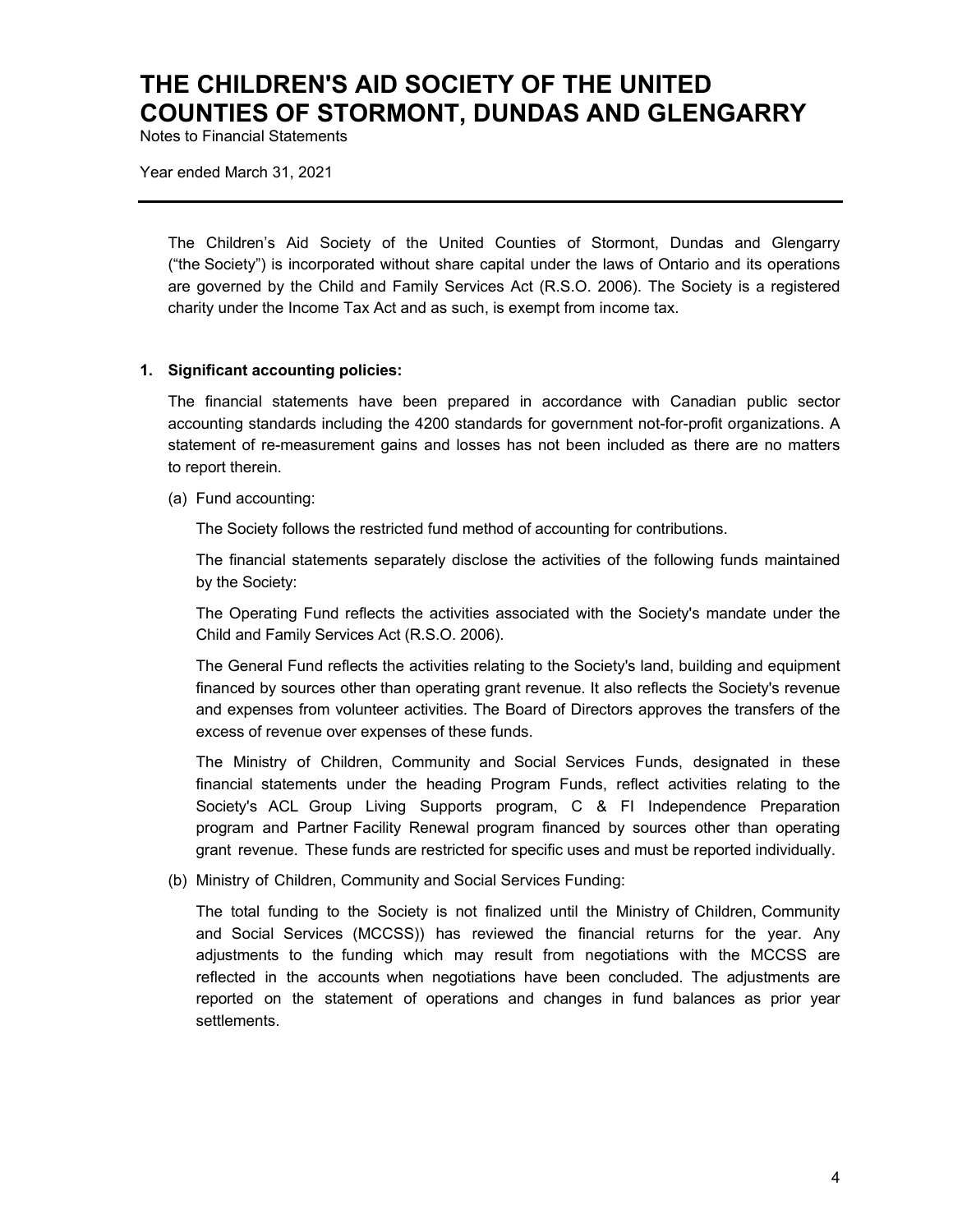Notes to Financial Statements (continued)

Year ended March 31, 2021

#### **1. Significant accounting policies (continued):**

(c) Capital assets:

Purchased capital assets are recorded at cost. Contributed capital assets are recorded at fair value at the date of contribution. Assets acquired under capital leases are amortized over the estimated life of the assets or over the lease term, as appropriate. Repairs and maintenance costs are charged to expense. Betterments which extend the estimated life of an asset are capitalized. When a capital asset no longer contributes to the Society's ability to provide services, its carrying amount is written down to its residual value.

Amortization is provided using the following methods and annual rates:

|                                   | <b>Basis</b>      | Rate        |
|-----------------------------------|-------------------|-------------|
| <b>Buildings and shed</b>         | Declining balance | 4%          |
| Furniture, fixtures and equipment | Declining balance | 20% and 30% |
| Computer equipment                | Declining balance | 30%         |
| Computer software                 | Straight-line     | 25%         |

#### (d) Revenue recognition:

Grant revenue, which is 100% provincially funded, is recognized on the basis of the lower of:

- (i) actual expenses eligible for operating grant; and
- (ii) approval of fiscal allocation by the area office of the Ministry of Children, Community and Social Services, Province of Ontario.

The Society follows the deferral method of accounting for contributions, which include donations and government grants.

Unrestricted contributions are recognized as revenue when received or receivable if the amount to be received can be reasonably estimated and collection is reasonably assured.

Externally restricted contributions, such as trust funds, are recognized as revenue in the year in which related expenses are incurred. Contributions restricted for the purchase of capital assets are deferred and amortized into revenue on a declining basis, at a rate corresponding with the amortization rate for the related capital assets.

(e) Contributed services:

A substantial number of volunteers contribute a significant amount of their time each year. Because of the difficulty of determining the fair value, contributed services are not recognized in the financial statements.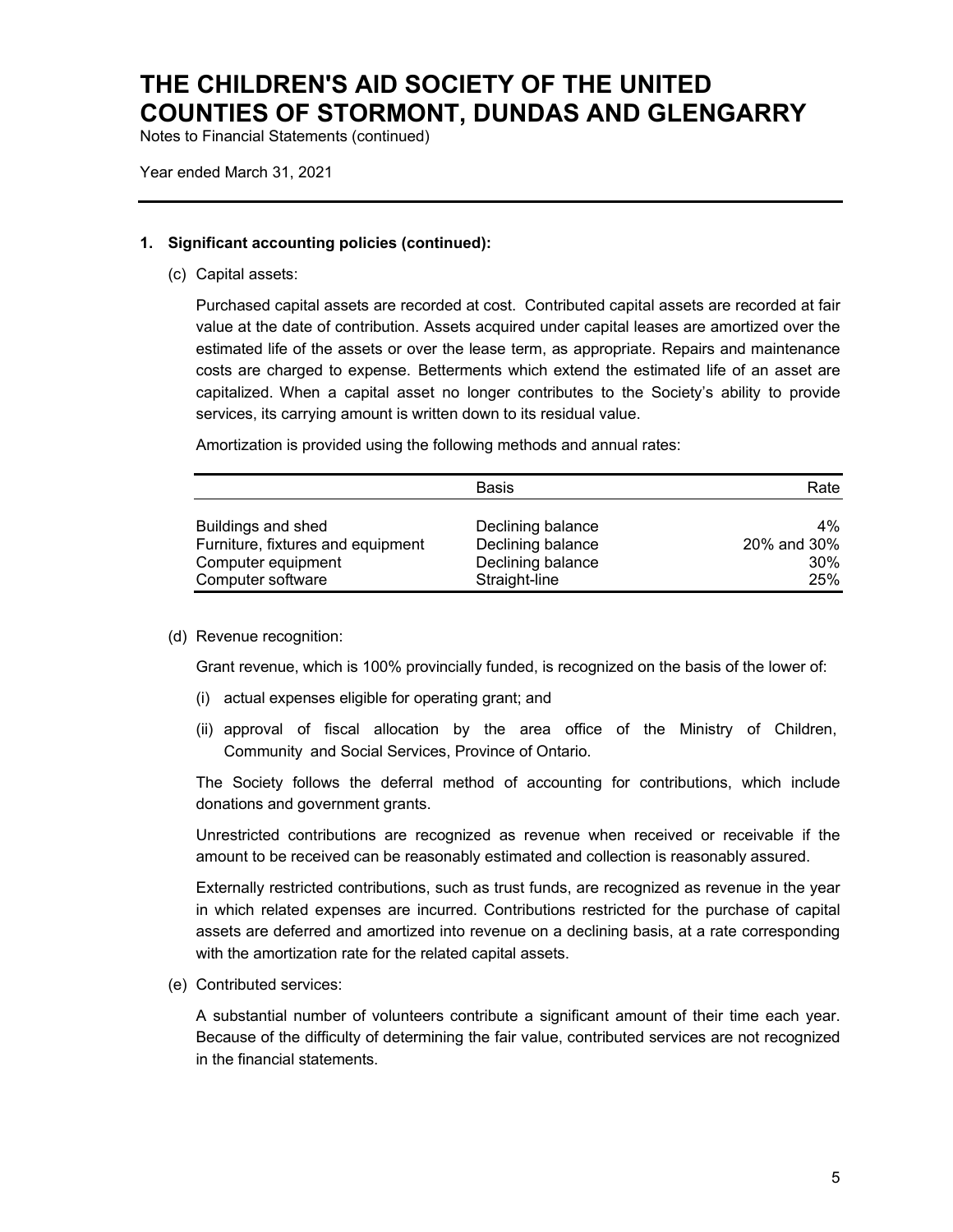Notes to Financial Statements (continued)

Year ended March 31, 2021

#### **1. Significant accounting policies (continued):**

(f) Financial instruments:

Financial instruments are recorded at fair value on initial recognition. Financial instruments are subsequently recorded at cost or amortized cost, unless management has elected to carry the instruments at fair value. The Society has not elected to subsequently carry any such financial instruments at fair value.

Financial instruments are adjusted by transaction cost incurred on acquisition and financing costs, which are amortized using the straight-line method.

Financial assets are assessed for impairment on an annual basis at the end of the fiscal year if there are indicators of impairment. If there is an indicator of impairment, the Society determines of there is a significant adverse change in the expected amount or timing of future cash flows from the financial asset. If there is a significant adverse change in the expected cash flows, the carrying value of the financial asset is reduced to the highest of the present value of the expected cash flows, the amount that could be realized from selling the financial asset or the amount the Society expects to realize by exercising its right to any collateral. If events and circumstances reverse in a future period, an impairment loss will be reversed to the extent of the improvement, not exceeding the initial carrying value.

(g) Employee future benefits:

The Society makes contributions to the Ontario Municipal Employees Retirement System (OMERS), which is a multi-employer, defined benefit pension plan. The Society has adopted defined contribution plan accounting principles for this Plan because insufficient information is available to apply defined benefit plan accounting principles.

(h) Use of estimates:

The preparation of the financial statements requires management to make estimates and assumptions that affect the reported amounts of assets and liabilities and disclosure of contingent assets and liabilities at the date of the financial statements and the reported amounts of revenue and expenses during the year. Significant items subject to such estimates and assumptions include the carrying amount of capital assets. Actual results could differ from those estimates.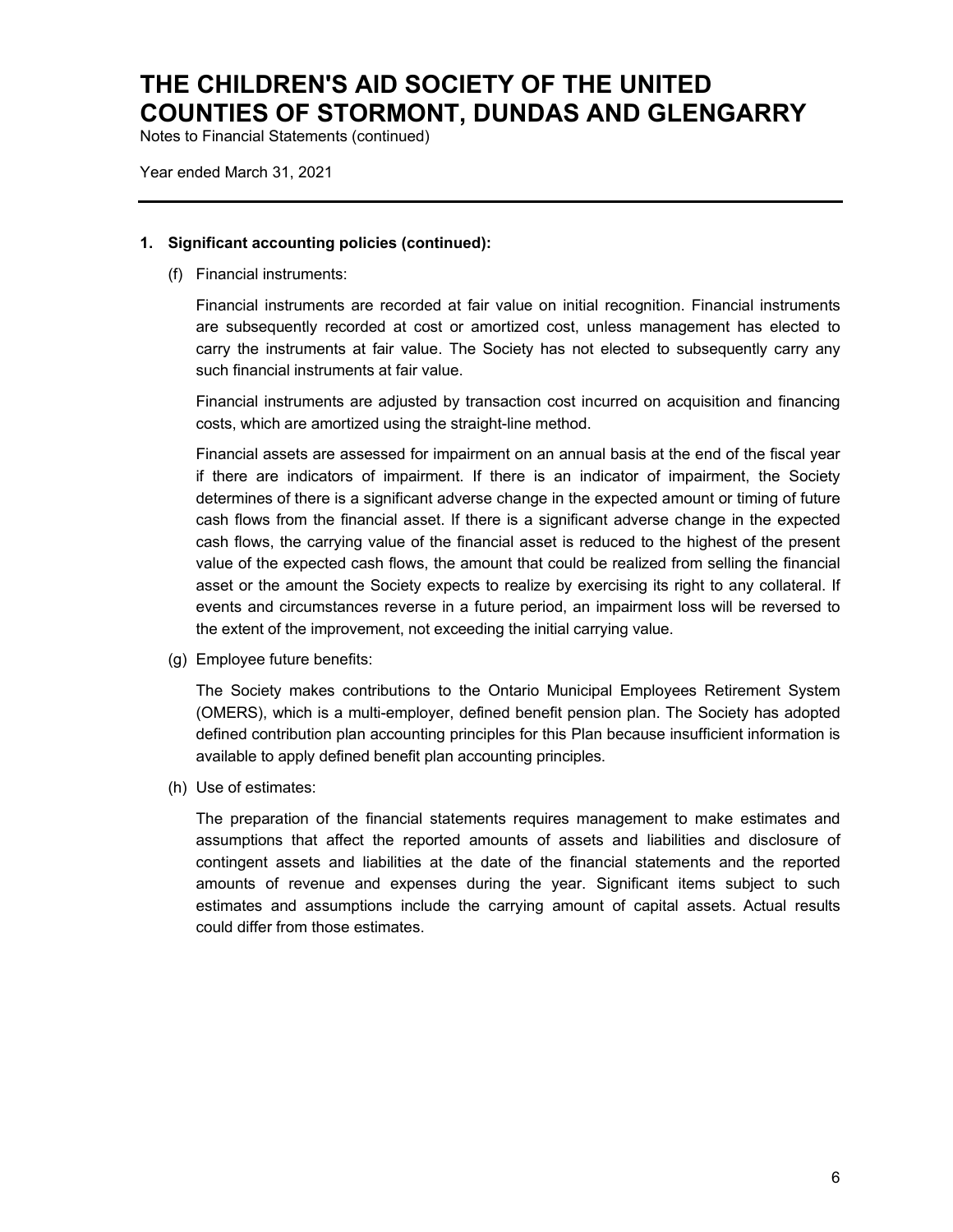Notes to Financial Statements (continued)

Year ended March 31, 2021

#### **2. Accounts receivable:**

|                                                                |    | 2021                          |    | 2020              |
|----------------------------------------------------------------|----|-------------------------------|----|-------------------|
| Due from other Societies<br>HST rebates recoverable<br>General | \$ | 194,091<br>204,751<br>163,341 | \$ | 96,163<br>486,788 |
|                                                                | S  | 562,183                       | S  | 582,951           |

#### **3. Capital assets:**

|                         |               |    |              |     | 2021      |      | 2020      |
|-------------------------|---------------|----|--------------|-----|-----------|------|-----------|
|                         |               |    | Accumulated  |     | Net book  |      | Net book  |
|                         | Cost          |    | amortization |     | value     |      | value     |
|                         |               |    |              |     |           |      |           |
| Shed                    | \$<br>147,787 | \$ | 49,534       | -\$ | 98,253    | - \$ | 102,347   |
| Land                    | 225,000       |    |              |     | 225,000   |      | 225,000   |
| <b>Buildings</b>        | 5,065,263     |    | 2,113,759    |     | 2,951,504 |      | 2,771,378 |
| Generator               | 315,695       |    | 277,561      |     | 38,134    |      | 47,668    |
| Tractor                 | 27.752        |    | 27.752       |     |           |      | 1,480     |
| Furniture, fixtures and |               |    |              |     |           |      |           |
| equipment               | 383,424       |    | 383,424      |     |           |      | 20,412    |
| Computer equipment      | 522,756       |    | 522,756      |     |           |      | 15,025    |
| Computer software       | 154,790       |    | 154,790      |     |           |      |           |
|                         | 6.842.467     | S  | 3.529.576    | \$  | 3,312,891 | \$   | 3,183,310 |

Cost and accumulated amortization at March 31, 2020 amounted to \$6,545,564 and \$3,362,254, respectively.

Amortization for the year amounted to \$167,322 (2020 - \$143,816).

#### **4. Accounts payable and accrued liabilities:**

|                                                                                                 | 2021                          | 2020                |
|-------------------------------------------------------------------------------------------------|-------------------------------|---------------------|
| Trade payables and accrued liabilities<br>Province of Ontario<br>Government remittances payable | 1,853,540<br>427,093<br>7.400 | 1,692,608<br>16.261 |
|                                                                                                 | 2,288,033                     | 1,708,869           |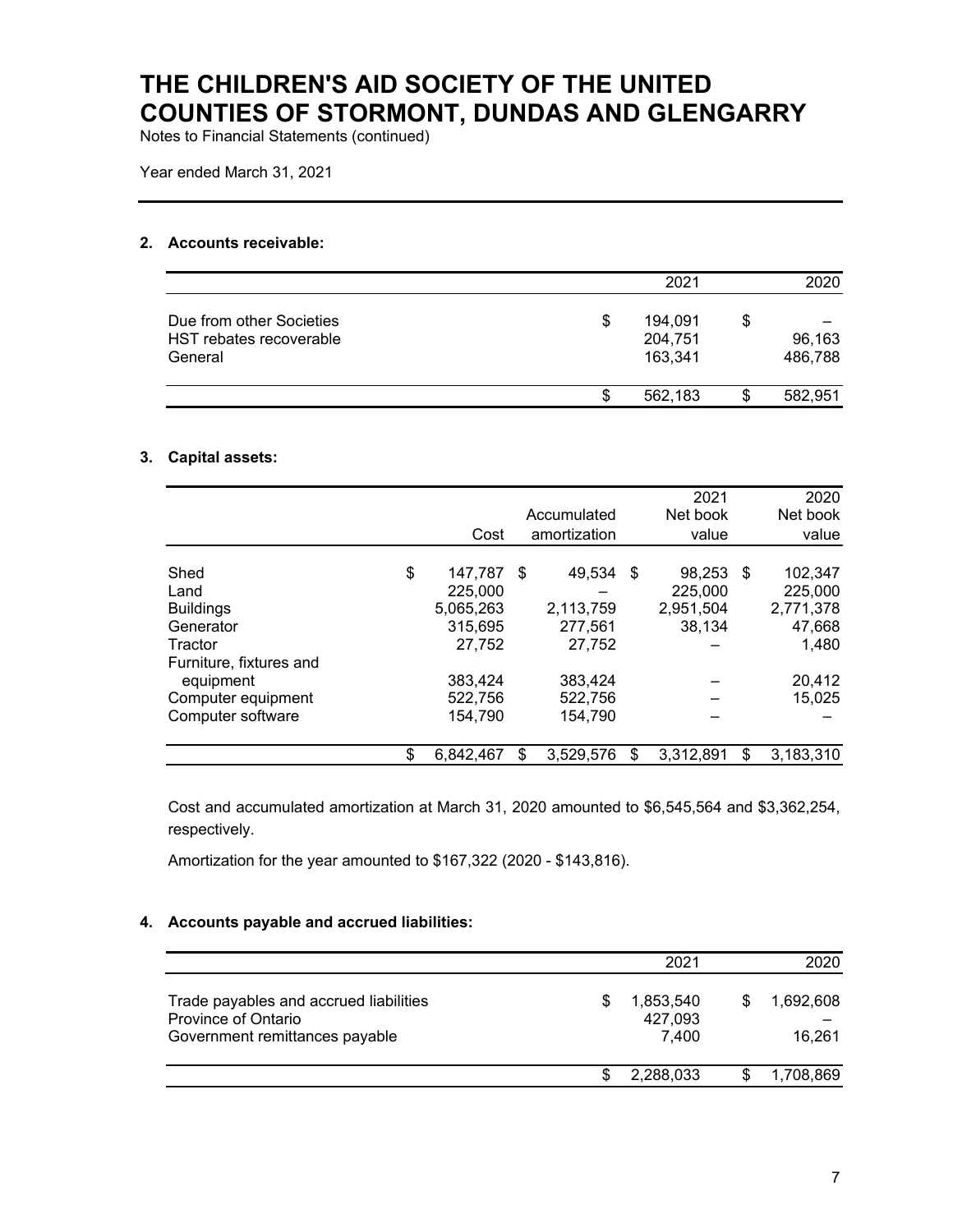Notes to Financial Statements (continued)

Year ended March 31, 2021

#### **5. Bank credit facility:**

The bank loans are secured by a general security agreement and specific charge on equipment, land and buildings. The interest rate on the operating line of credit is prime less 0.25%. The authorized limit of the line of credit is \$1,250,000. The line of credit was undrawn as at March 31, 2021 (2020 - \$Nil).

#### **6. Deferred revenue:**

This reserve consists of donations and other receipts received by the Society from individuals and other organizations for special activities. The receipts and disbursements in this account are summarized as follows:

|                                                            | 2021          | 2020          |
|------------------------------------------------------------|---------------|---------------|
| Balance, beginning of year                                 | \$<br>324,928 | \$<br>320,359 |
| Revenue:                                                   |               |               |
| Donations                                                  | 23,486        | 156,623       |
| Interest earned                                            | 847           | 3,827         |
|                                                            | 24,333        | 160,450       |
| Expenses - special activities                              | 33,398        | 155,881       |
| Excess of revenue over expenses<br>(expenses over revenue) | (9,065)       | 4,569         |
|                                                            |               |               |
| Balance, end of year                                       | \$<br>315,863 | \$<br>324,928 |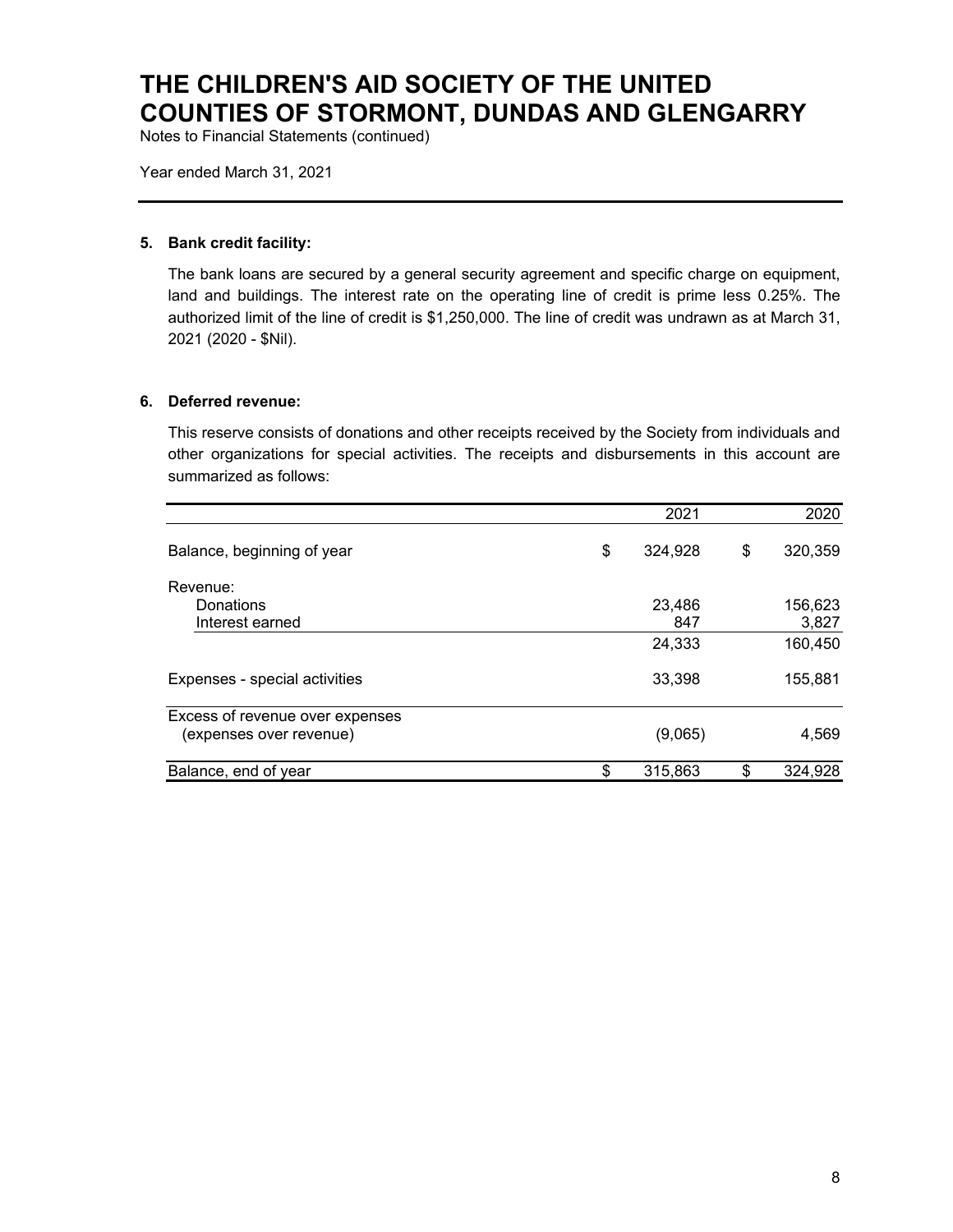Notes to Financial Statements (continued)

Year ended March 31, 2021

#### **7. Agency obligations:**

(a) The Society acts as an agent, which holds resources and makes disbursements on behalf of various unrelated individuals or groups. The Society has no discretion over such agency transactions.

Resources received in connection with such agency transactions are reported as liabilities not revenue and subsequent distributions are reported as decreases to this liability.

At March 31, these obligations consisted of:

|                                                | 2021          |    | 2020      |
|------------------------------------------------|---------------|----|-----------|
| Registered educational savings program (RESP): |               |    |           |
| Balance, beginning of year                     | \$<br>116,574 | \$ | 25,641    |
| Universal childcare benefit funds received     | 76,395        |    | 113,731   |
| Transfer to individual RESP account            | (12, 113)     |    | (23, 350) |
| Bank fees                                      |               |    | 552       |
| Balance, end of year                           | 180,856       |    | 116,574   |
| Ontario child tax benefit equivalent (OCBE):   |               |    |           |
| Balance, beginning of year                     | 287,383       |    | 397,594   |
| Grants received                                | 43,256        |    | 65,364    |
| <b>Disbursements</b>                           | (56,031)      |    | 175,575)  |
| Balance, end of year                           | 274.608       |    | 287,383   |
|                                                | 455.464       |    | 403,957   |
|                                                |               |    |           |
| Agency obligations                             | \$<br>455.464 | S  | 403.957   |

Once accounts are open, RESP's are removed from the Society's "Statement of Financial Position" and are no longer reflected in the Society's assets and liabilities. The value of individual RESP's accounts opened is as follows and does not include associated grant and bonds:

|                                                                         | 2021    | 2020    |
|-------------------------------------------------------------------------|---------|---------|
| Total contributions in open RESP's held with<br>Royal Bank, end of year | 332.403 | 282.829 |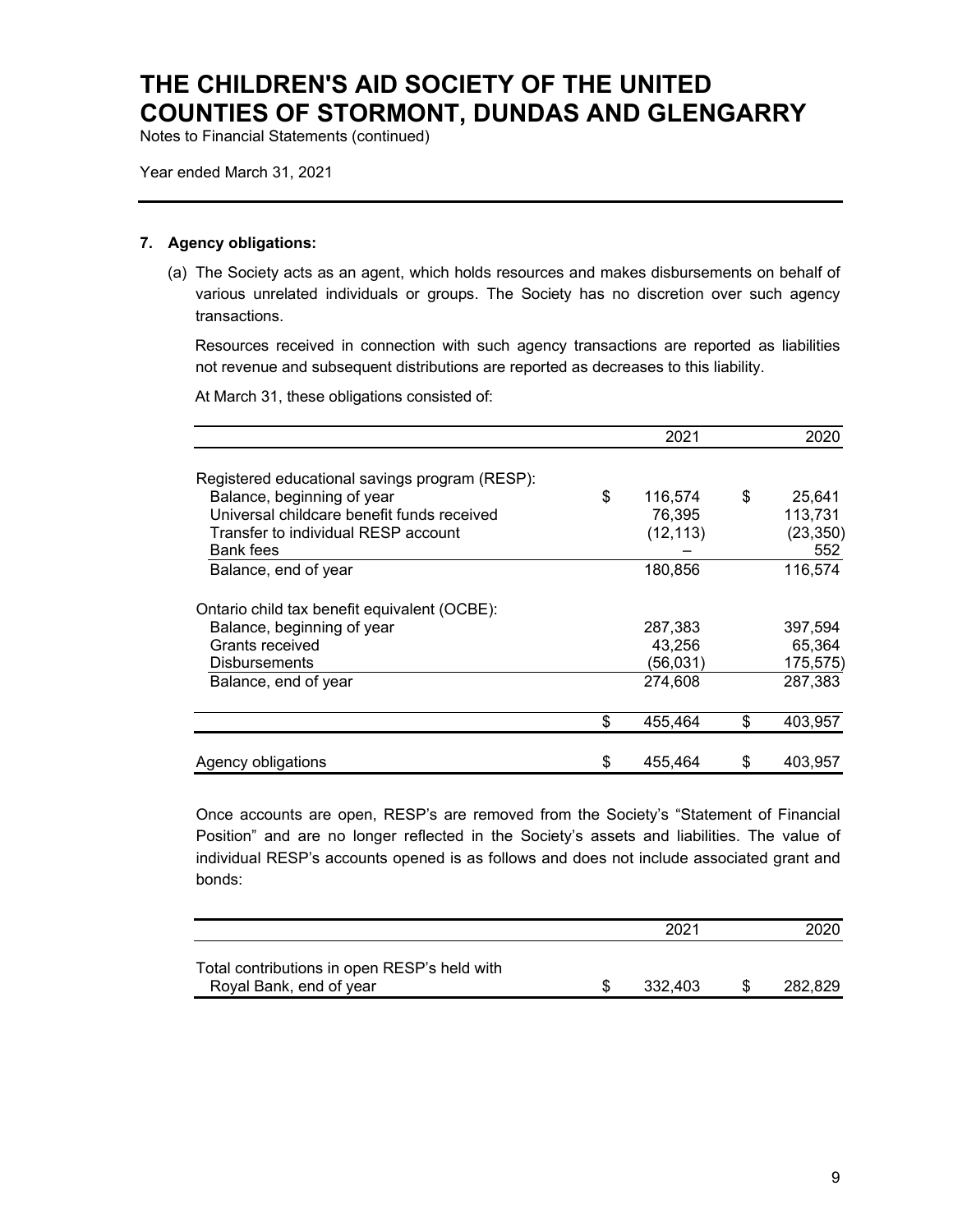Notes to Financial Statements (continued)

Year ended March 31, 2021

#### **7. Agency obligations (continued):**

(b) The Society holds resources and makes disbursements at its discretion for the registered disability savings program. The Society also establishes a separate ledger account to hold and pool all OCBE activity fund payments as per the ministry policy directive.

Resources received in connection with such agency transactions are reported as liabilities, not revenue, and subsequent distributions are reported as decreases to this liability.

As per ministry Policy Directive; CW 001-14, the OCBE activities fund is to provide all children and youth in care and in formal Customary Care, ages 0 to 17 with access to recreational, educational, cultural and social opportunities that support their achievement of higher educational outcomes, a higher degree of resiliency, social skills and relationship development, and a smoother transition to adulthood (Activities Program).

Each CAS shall establish a separate general ledger account to hold and pool all OCBE payments.

The Society sets aside amounts received on behalf of the youth for the Child Disability Benefit from Revenue Canada. These funds are then set up into a Registered Disability Savings Plan.

|                                                                                                                                                                             | 2021                                | 2020                                |
|-----------------------------------------------------------------------------------------------------------------------------------------------------------------------------|-------------------------------------|-------------------------------------|
| Registered disability savings program (RDSP):<br>Balance, beginning of year<br>Universal childcare benefit funds received<br>Contributions made to individual RDSP accounts | \$<br>27,173<br>22,962              | \$<br>4,157<br>30,558<br>(7, 542)   |
| Balance, end of year                                                                                                                                                        | \$<br>50,135                        | \$<br>27,173                        |
|                                                                                                                                                                             | 2021                                | 2020                                |
| Ontario child tax benefit equivalent (OCBE):<br>Balance, beginning of year<br><b>Grants received</b><br>Disbursement in year                                                | \$<br>27,298<br>48,918<br>(31, 473) | \$<br>23,262<br>63,319<br>(59, 283) |
| Balance, end of year                                                                                                                                                        | \$<br>44,743                        | \$<br>27,298                        |
|                                                                                                                                                                             | 94,878                              | \$<br>54,471                        |

At March 31, these obligations consisted of: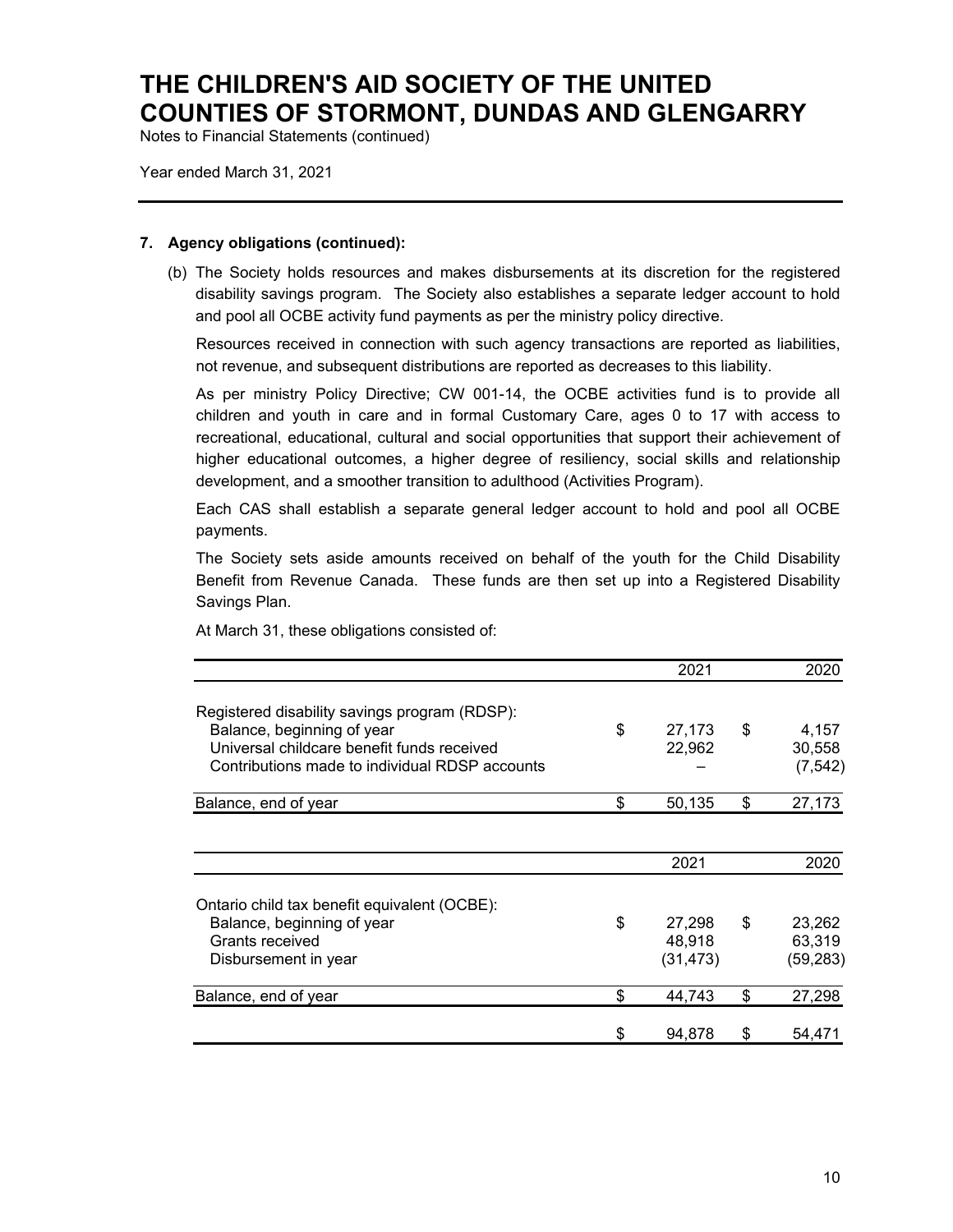Notes to Financial Statements (continued)

Year ended March 31, 2021

#### **7. Agency obligations (continued):**

(c) Agency funds held in trust:

The Society acts as a host agency, which receives funds in trust and makes disbursements on behalf of the following programs.

Wendy's Wonderful Kids is a dynamic evidence-based program that funds child-focused adoption recruiters at local agencies to move children from foster care into permanent, adoptive homes. The grant received from the Dave Thomas Foundation for Adoption will host 3 full-time Wendy's Wonderful Kids recruiters throughout the Eastern Zone at CAS of Stormont, Dundas and Glengarry to serve children waiting for an adoptive home.

The Roger Giroux, gifted by the estate, is to assist youth who were adopted through CAS of SDG who are pursuing post-secondary education.

The Crown Ward Education Championship Teams (CWECT) in partnerships with children's aid societies, school boards, colleges, universities, and employment services, helps Crown wards complete high school and pursue postsecondary education, training and employment. CWECT's are expected to work towards the strategic goal of enabling better education, training and employment opportunities for all youth with Crown wardship status through funds provided by the Ministry of Colleges and Universities. The program recently changed its name to Ontario Education Championship Team (OECT).

Each of these programs represent provincial and federal activities that are not specific to this Society or its municipal boundaries. The Society has no recourse to the funds or obligation to settle any debts incurred by these programs. As a result, program revenue and expenses are not reported on the "Statement of Operations" of the Society. Net unspent (unfunded) funds at year end are reported as assets or liabilities on the "Statement of Financial Position".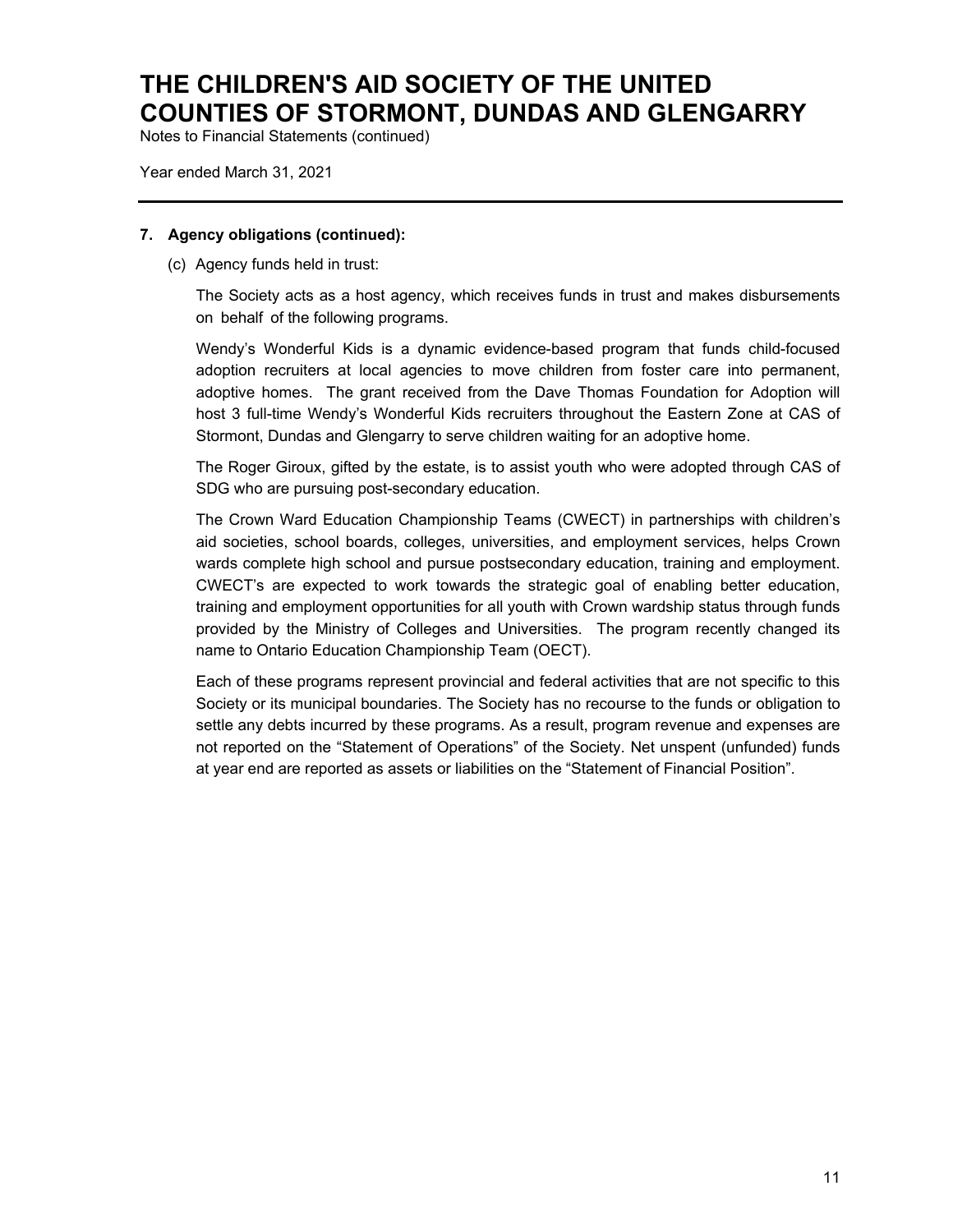Notes to Financial Statements (continued)

Year ended March 31, 2021

#### **7. Agency obligations (continued):**

(c) Agency funds held in trust (continued):

|                                                | 2020         |    | 2019     |
|------------------------------------------------|--------------|----|----------|
| Wendy's Wonderful Kids                         |              |    |          |
| Funds held in trust as cash, beginning of year | \$<br>36,265 | S  | 7,464    |
| Funds received during the year                 |              |    | 127,500  |
| Funds disbursed during the year                | (36, 265)    |    | (98,699) |
| Balance at end of year                         |              |    | 36,265   |
| Roger Giroux trust                             |              |    |          |
| Funds held in trust as cash, beginning of year |              |    |          |
| Funds received during the year                 | 40,000       |    |          |
| Funds disbursed during the year                |              |    |          |
| Balance at end of year                         | 40,000       |    |          |
| <b>CWECT</b>                                   |              |    |          |
| Funds held in trust as cash, beginning of year | 12,848       |    | 28,926   |
| Funds received during the year                 | 62,151       |    | 64,676   |
| Funds disbursed during the year                | (29,494)     |    | (80,754) |
| Balance at end of year                         | 45,505       |    | 12,848   |
| Funds held in trust as cash, end of year       | \$<br>85,505 | \$ | 49,113   |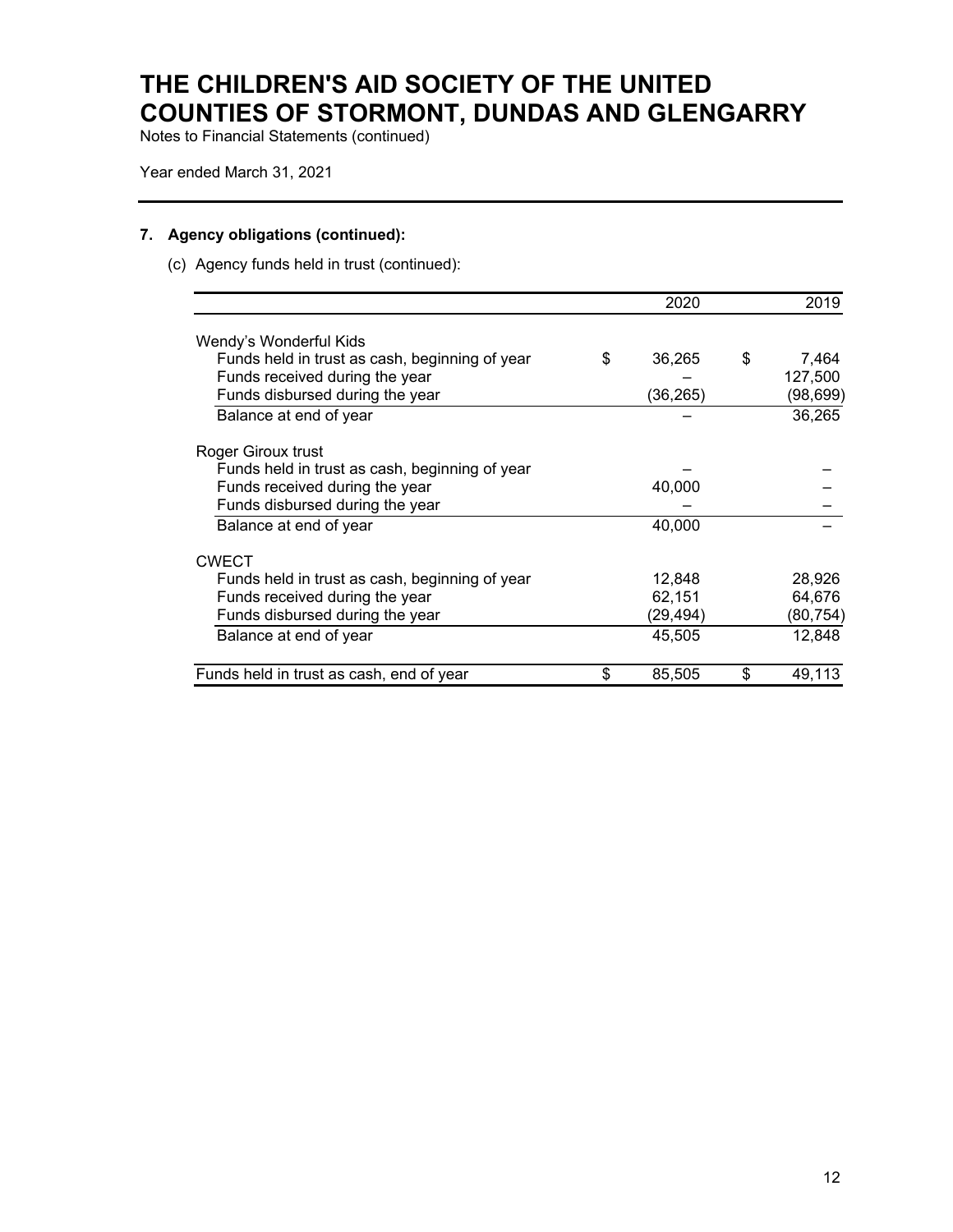Notes to Financial Statements (continued)

Year ended March 31, 2021

#### **8. Investment in capital assets:**

Investment in capital assets is calculated as follows:

|                                                          |   | 2021        |   | 2020        |
|----------------------------------------------------------|---|-------------|---|-------------|
| Capital assets                                           | S | 3,312,891   | S | 3,183,310   |
| Amounts financed by:<br>Deferred contributions - capital |   | (1,560,220) |   | (1,466,401) |
|                                                          |   | 1,752,671   |   | 1,716,909   |

Change in net assets invested in capital assets is calculated as follows:

|                                                                           | 2021                       | 2020                       |
|---------------------------------------------------------------------------|----------------------------|----------------------------|
| Amortization of capital assets<br>Amortization of deferred contributions  | \$<br>(167, 322)<br>77,682 | \$<br>(143, 816)<br>82,173 |
|                                                                           | (89, 640)                  | (61, 643)                  |
| Net change in investment in capital assets:<br>Purchase of capital assets | 296,903                    |                            |
| Deferred contributions                                                    | (171, 501)                 |                            |
|                                                                           | \$<br>35,762               |                            |

#### **9. Deferred contributions:**

The balance of unamortized capital contributions, in the form of grants and donations, related to capital assets consists of the following:

|                                                                                                             | 2021                                    | 2020                   |
|-------------------------------------------------------------------------------------------------------------|-----------------------------------------|------------------------|
| Balance, beginning of year<br>Add: additional contributions received<br>Less: amounts recognized as revenue | \$<br>1,466,401<br>171,501<br>(77, 682) | 1,548,574<br>(82, 173) |
| Balance, end of year                                                                                        | 1.560.220                               | 1,466,401              |

#### **10. Economic dependence:**

The Society is economically dependent on the Ministry of Children, Community and Social Services to provide sufficient funds to continue operations, replace essential equipment and complete its capital projects.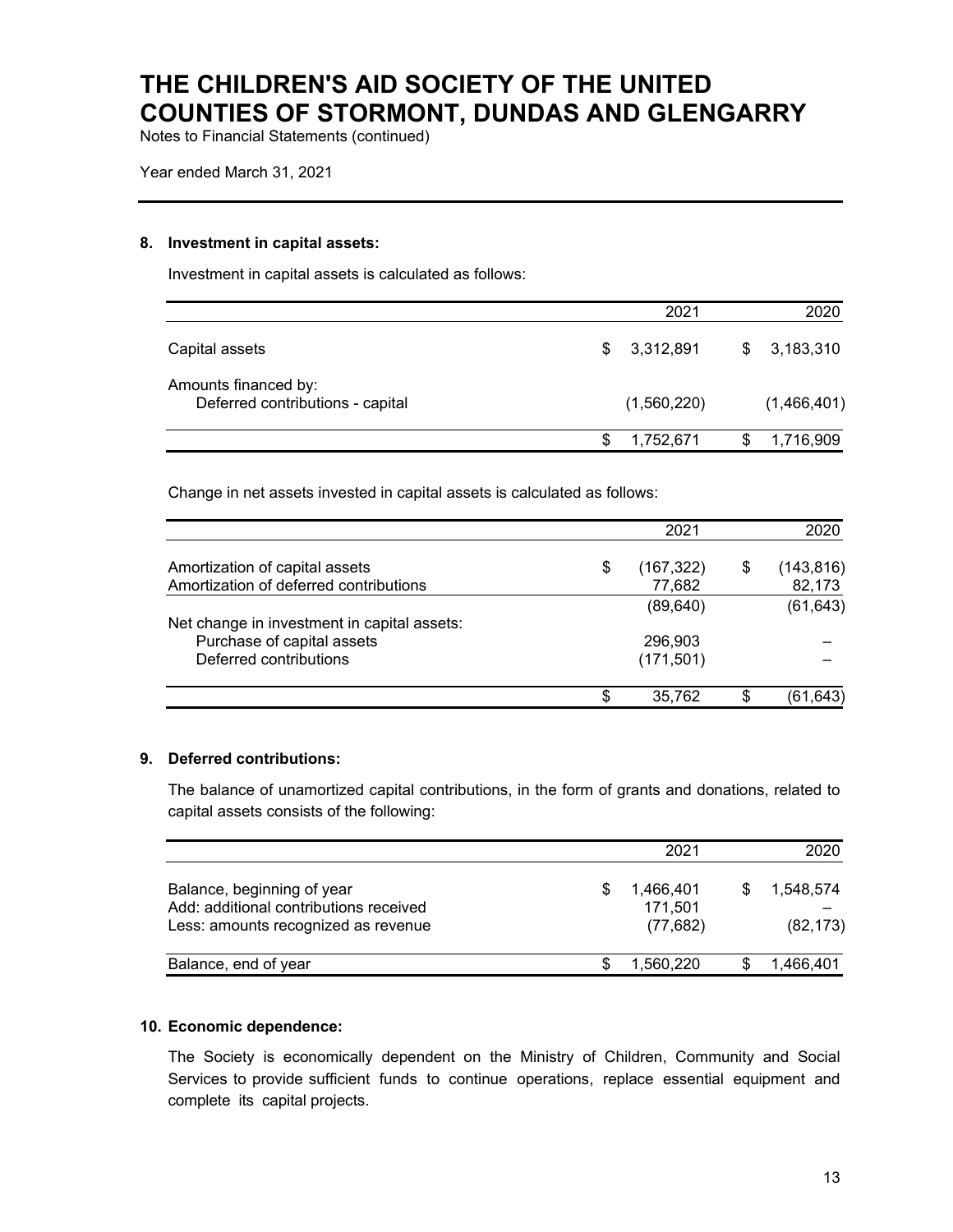Notes to Financial Statements (continued)

Year ended March 31, 2021

#### **11. Partner facility renewal fund:**

Infrastructure funding supports directly-operated facilities and transfer payment agencies for the acquisition, construction, renovation and renewal of capital assets to support the effective delivery of ministry programs.

Amounts received and invested in capital assets are recorded as deferred contributions and the expenditures are set up as capitals assets. These amounts are then written down based on the approved amortization rates.

As at March 31, 2021, the balance in this fund amounts to \$Nil (2020 - \$Nil).

#### **12. Pension plan:**

The Society makes contributions to the Ontario Municipal Employees Retirement System (OMERS), which is a multi-employer plan, on behalf of its employees. The plan is a defined benefit pension plan which specifies the amount of the retirement benefit to be received by the employees, based on the length of service and rates of pay. The OMERS Board of Trustees representing plan members and employers, is responsible for overseeing the management of the pension plan, including investment of the assets and administration of the benefits. OMERS provides pension services to approximately 1,000 employers and 450,000 plan members.

Each year an independent actuary determines the funding status of the OMERS pension plan (the Plan) by comparing the actuarial value of the invested assets to the estimated present value of all pension benefits that members have earned to date. The most recent actuarial valuation of the Plan was conducted at December 31, 2020. The results of this valuation reported an actuarial deficit of \$3.2 billion (2019 - \$3.4 billion actuarial deficit). Because OMERS is a multi- employer plan, any pension plan surpluses or deficits are a joint responsibility of employers and plan members participating in the Plan. The Society has adopted defined contribution plan accounting principles for this plan because insufficient information is available to apply defined benefit plan accounting principles. As a result, the Society does not recognize any share of the OMERS pension deficit.

The amount contributed to OMERS by the Society was \$1,038,742 (2020 - \$1,167,454), for current service and is included as an employee benefits expense in the operating fund, on the "Statement of Operations and Changes in Fund Balances".

#### **13. Contingent liability:**

The nature of the Society's activities is such that there may be litigation pending or in prospect at any time. With the respect to claims at March 31, 2021, management believes that the Society has valid defenses and appropriate insurance coverage in place. In the event any claims are unsuccessful, management believes that such claims are not expected to have a material effect on the Society's financial position.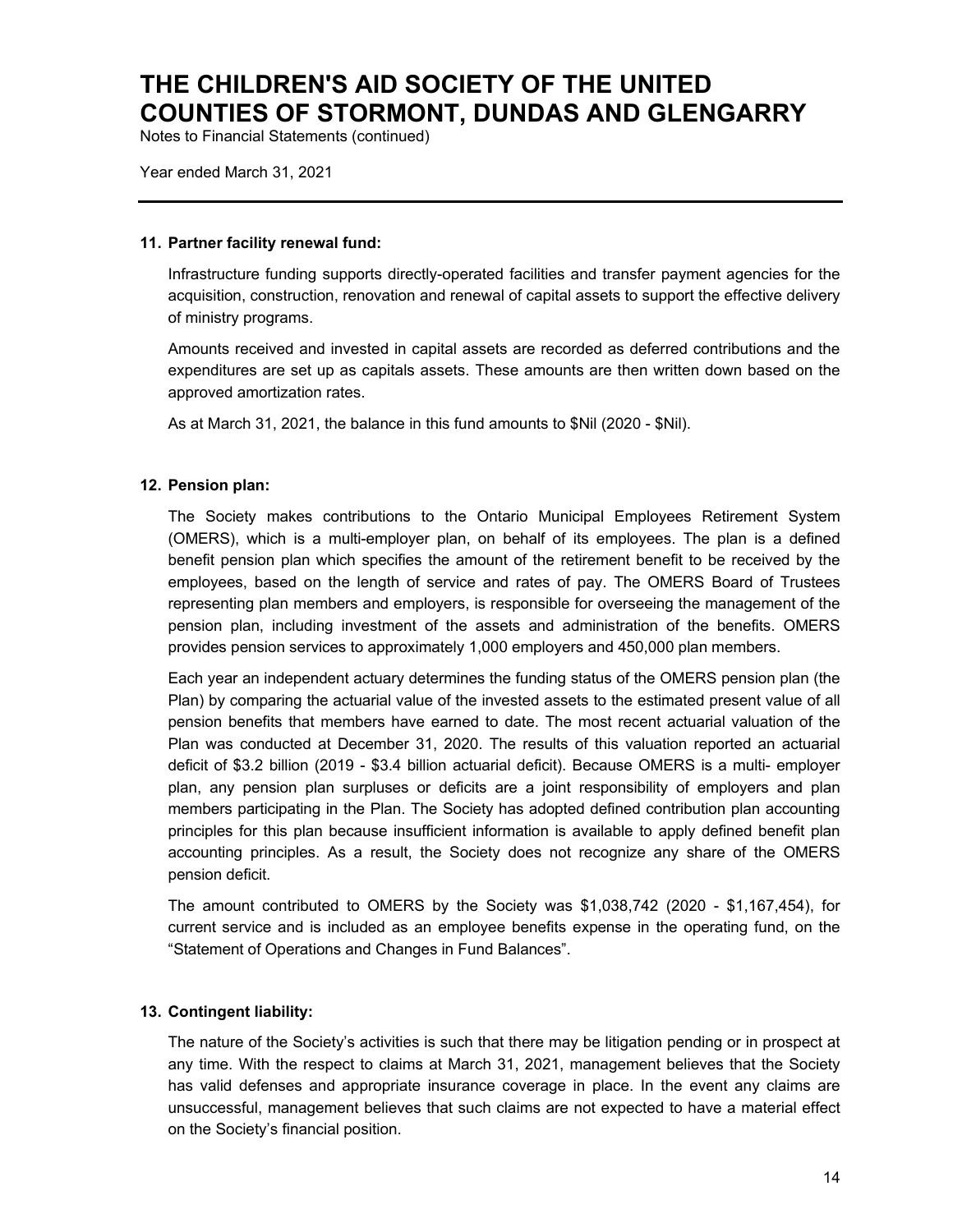Notes to Financial Statements (continued)

Year ended March 31, 2021

#### **14. Financial risk and concentration of risk:**

(a) Liquidity risk:

Liquidity risk is the risk that the Society will be unable to fulfill its obligations on a timely basis or at a reasonable cost. The Society manages its liquidity risk by monitoring its operating requirements. The Society prepares budget and cash forecasts to ensure it has sufficient funds to fulfill its obligations. There has been no change to the risk exposure from 2020.

(b) Credit risk:

Credit risk refers to the risk that a counterparty may default on its contractual obligations resulting in a financial loss. The Society is exposed to credit risk with respect to accounts receivable. The Society assesses, on a continuous basis, accounts receivable and provides for any amounts that are not considered collectible in an allowance for doubtful accounts. The Society's allowance for doubtful accounts as at March 31, 2021 is \$Nil (2020 - \$Nil). There has been no change to the risk exposure from 2020.

#### **15. Impact of COVID-19:**

In March 2020, the COVID-19 outbreak was declared a pandemic by the World Health Organization and has had a significant financial, market and social dislocating impact. At the time of approval of these financial statements, the Society has undertaken the following activities in relation to the COVID-19 pandemic.

Measures implemented to ensure worker safety and minimize exposure to COVID-19 include:

- Increased support to ongoing cases, security of PPE, and reduced travel
- Experienced temporary declines in the number of investigations and assessments
- Closure of facilities to the public
- Mandatory working from home requirements for those able to do so
- Material purchases to manage COVID-19 related issues, backfilling for positions of people who are required to self-isolate or self-quarantine and increased staffing needs for residential services if required
- Purchase of equipment, cleaning or sanitizing supplies, and/or to meet the increased need for expanded mobile services, i.e. cell phones and cellular data plans to support virtual service delivery
- The use of hotels or other measures as temporary/alternate accommodation for clients if required to support isolation/social distancing
- The Society received one-time fiscal funding for COVID-19 mental health and addictions supports for children and youth in or transitioning from society and licensed residential care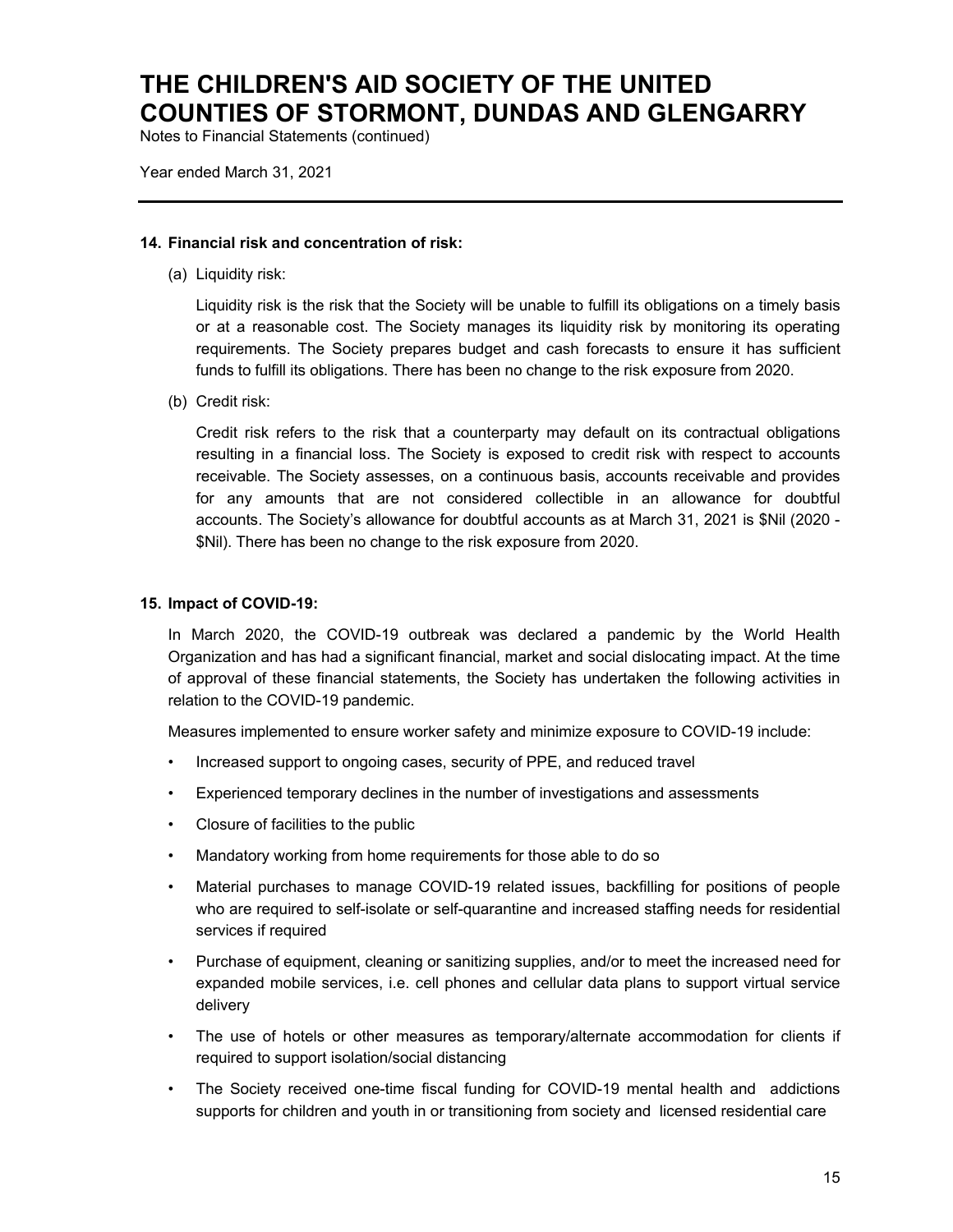Notes to Financial Statements (continued)

Year ended March 31, 2021

#### **15. Impact of COVID-19 (continued):**

- The Society also received funds for Temporary Pandemic Pay. The temporary pandemic pay is aimed at those workers who are critically important to the province's response to the crisis, caring for the most vulnerable, and are at a heightened risk of exposure to COVID-19 because of their work on the frontline
- In addition, the Society also received confirmation from the Ministry that additional funding will be provided by the MCCSS on a one-time basis with respect to the youth leaving care. The purpose of this additional funding is to ensure that Societies maintain existing CCSY agreements with youth beyond their 21st birthday. The extent of the funding is yet to be determined.

The Agency continues to closely monitor the financial situation and to make adjustments to ensure the costs associated from the measures and the impact from COVID-19 can be covered in the operating budget.

#### **16. Comparative information:**

Certain comparative information has been reclassified to conform with the financial statement presentation adopted in the current year.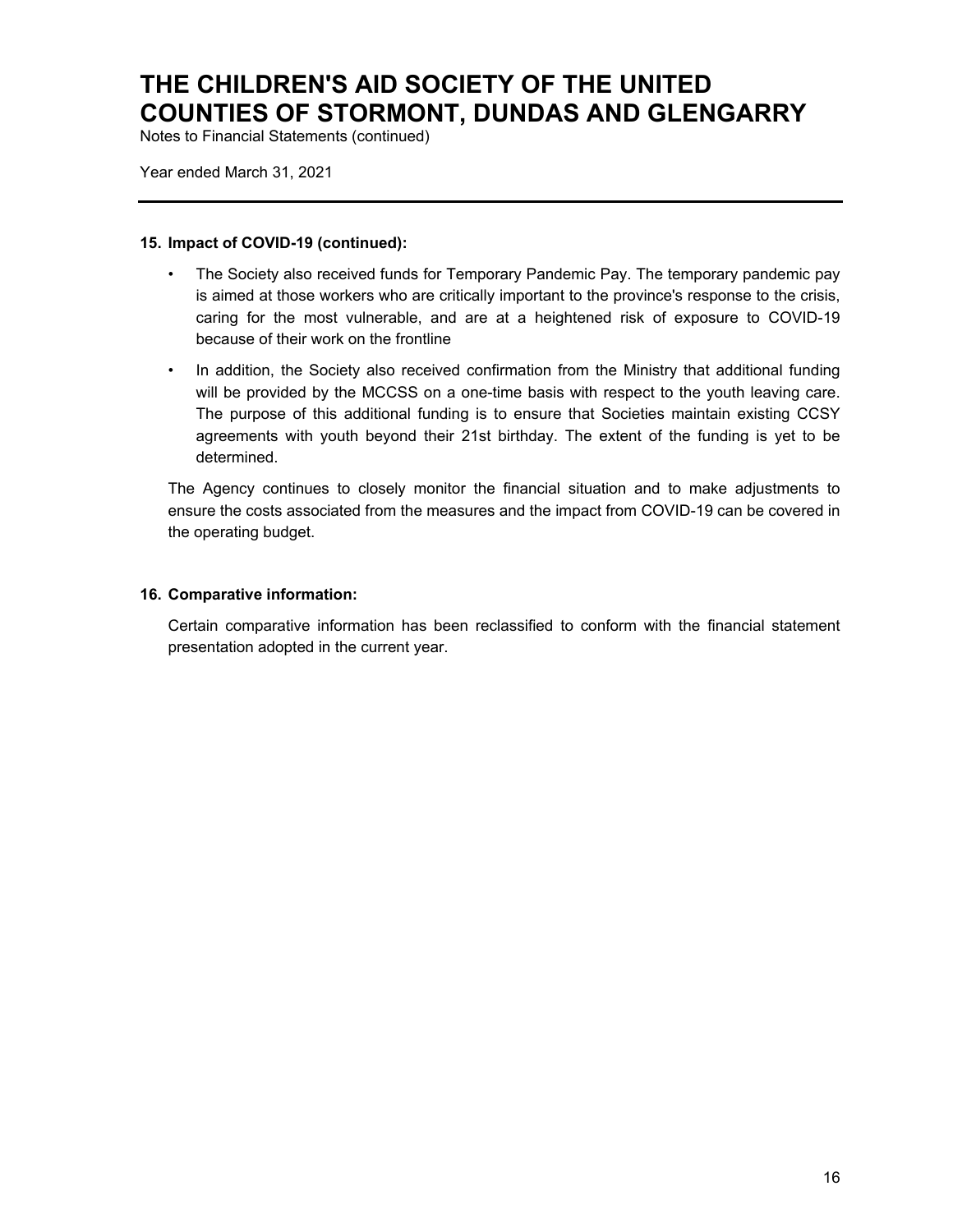Schedule A

Statement of Financial Position - Program Funds

March 31, 2021, with comparative information for 2020

|                                               | <b>C &amp; FI</b><br>independence<br>preparation |   | Education<br>liaison |       | Mental<br>health |          | Pandemic<br>pay |   | 2021<br>Total |   | 2020<br>Total |
|-----------------------------------------------|--------------------------------------------------|---|----------------------|-------|------------------|----------|-----------------|---|---------------|---|---------------|
| Assets                                        |                                                  |   |                      |       |                  |          |                 |   |               |   |               |
| Current assets:<br>Cash                       | \$                                               | 6 | \$                   | 4,999 | \$               | (4, 199) | \$<br>(29)      | S | 777           | S | 38,070        |
| <b>Fund Balances</b><br>Internally restricted | \$                                               | 6 | S                    | 4,999 | \$               | (4,199)  | \$<br>(29)      | S | 777           | S | 38,070        |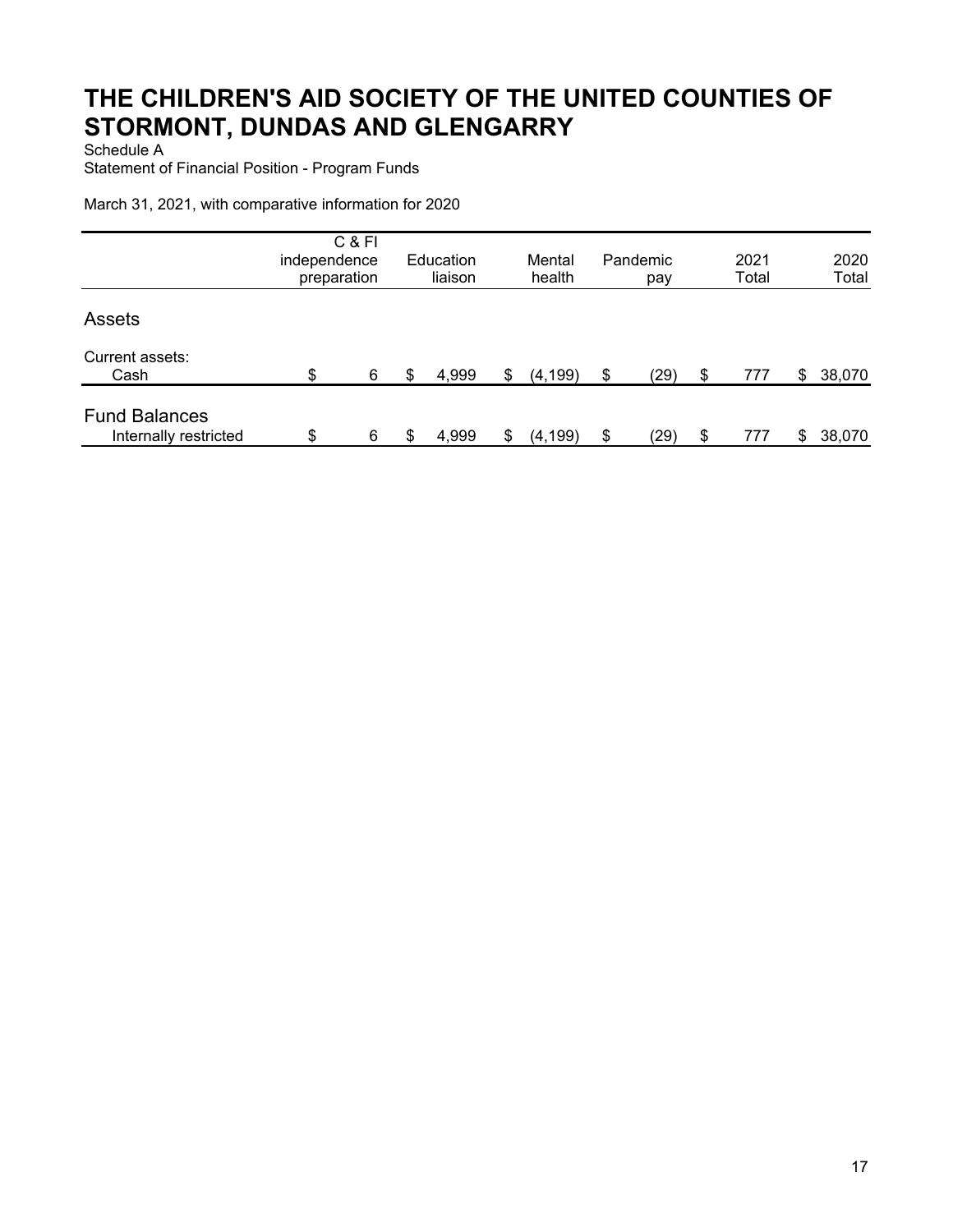Schedule B

Statement of Operations and Changes in Program Fund Balances

Year ended March 31, 2021, with comparative information for 2020

|                                | <b>C &amp; FI</b> |              |                |            |            |              |
|--------------------------------|-------------------|--------------|----------------|------------|------------|--------------|
|                                | independence      | Education    | Mental         | Pandemic   | 2021       | 2020         |
|                                | preparation       | liaison      | health         | pay        | Total      | Total        |
|                                |                   |              |                |            |            |              |
| Revenue:                       |                   |              |                |            |            |              |
| Operating grants               | \$107,761         | 92,823<br>\$ | 50,000<br>\$   | \$116,399  | \$366,983  | \$173,929    |
| Expenses:                      |                   |              |                |            |            |              |
| <b>Building occupancy</b>      | 3,768             |              |                |            | 3,768      | 3,768        |
| Client's personal needs        |                   | 87,824       | 54,199         |            | 142,023    | 28,099       |
| Employee benefits              | 16,644            |              |                |            | 16,644     | 16,644       |
| Office administration          | 7,568             |              |                |            | 7,568      | 7,572        |
| <b>Salaries</b>                | 75,660            |              |                | 7,281      | 82,941     | 75,660       |
| Travel                         | 4,116             |              |                |            | 4,116      | 4,116        |
|                                | 107,756           | 87,823       | 54,199         | 7,281      | 257,060    | 135,859      |
| Excess (deficiency) of revenue |                   |              |                |            |            |              |
| over expenses before the       |                   |              |                |            |            |              |
| undernoted                     | 5                 | 4,999        | (4, 199)       | 109,118    | 109,923    | 38,070       |
| Current year recovery          |                   |              |                | (109, 147) | (109, 147) |              |
| Prior year recovery            |                   | (38,069)     |                |            | (38,069)   |              |
| Excess (deficiency) of revenue |                   |              |                |            |            |              |
| over expenses before the       |                   |              |                |            |            |              |
| undernoted                     | 5                 | (33,070)     | (4, 199)       | (29)       | (37, 293)  | 38,070       |
| Fund balances, beginning       |                   |              |                |            |            |              |
| of year                        | 1                 | 38,069       |                |            | 38,070     |              |
| Fund balances, end             |                   |              |                |            |            |              |
| of year                        | \$<br>6           | \$<br>4,999  | \$<br>(4, 199) | \$<br>(29) | \$<br>777  | 38,070<br>\$ |